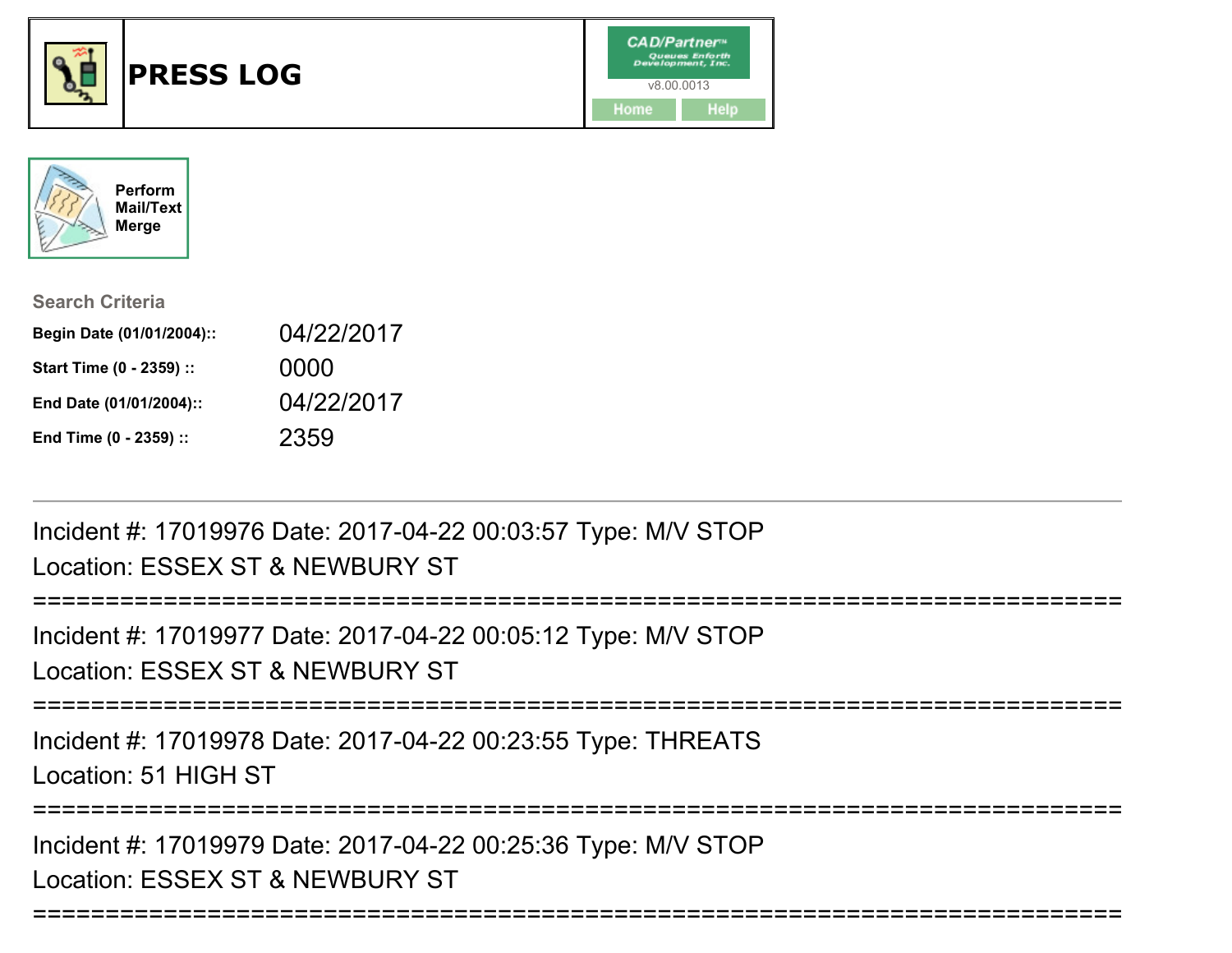Incident #: 17019980 Date: 2017-04-22 00:26:31 Type: ROBBERY ARMEDLocation: 135 HANCOCK ST

Incident #: 17019981 Date: 2017-04-22 00:31:50 Type: M/V STOPLocation: NEWBURY ST & CANAL ST

===========================================================================

===========================================================================

Incident #: 17019983 Date: 2017-04-22 00:32:09 Type: M/V STOPLocation: METHUEN ST & NEWBURY ST

===========================================================================

Incident #: 17019982 Date: 2017-04-22 00:32:23 Type: M/V STOP

Location: AMESBURY ST & CANAL ST

```
===========================================================================
```
Incident #: 17019984 Date: 2017-04-22 00:41:11 Type: SUS PERS/MVLocation: 425 ESSEX AV

=========================

Incident #: 17019985 Date: 2017-04-22 00:50:55 Type: AUTO ACC/PILocation: 359 HAVERHILL ST

```
===========================================================================
```
Incident #: 17019986 Date: 2017-04-22 00:50:58 Type: AUTO ACC/NO PI

Location: FRANKLIN ST & HAVERHILL ST

===========================================================================

Incident #: 17019987 Date: 2017-04-22 00:52:14 Type: M/V STOP

Location: MYRTLE ST & SARATOGA ST

===========================================================================

Incident #: 17019988 Date: 2017-04-22 01:34:05 Type: MEDIC SUPPORTLocation: 16 EMERALD AV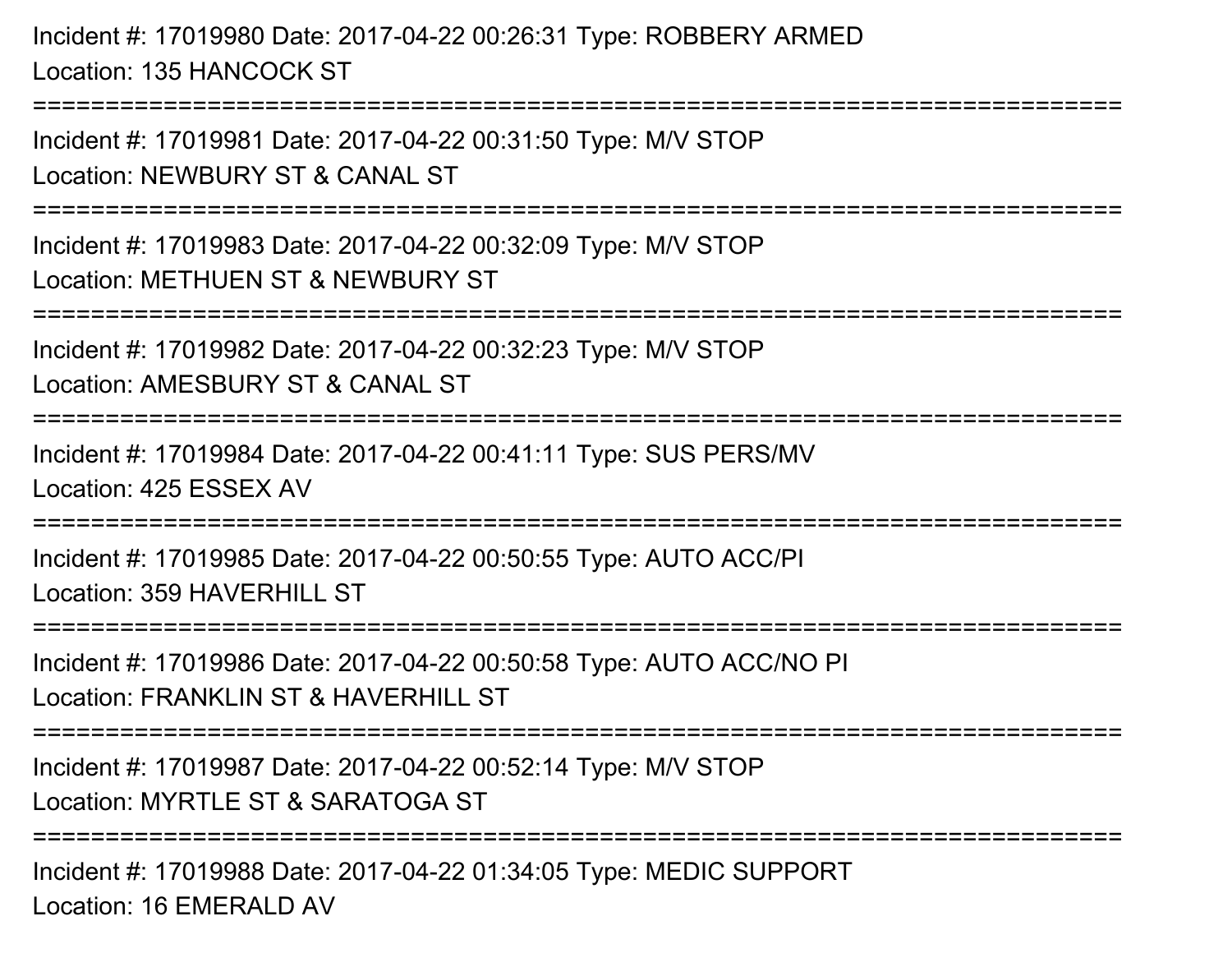Incident #: 17019989 Date: 2017-04-22 01:48:55 Type: SUS PERS/MVLocation: 342 LAWRENCE ST

Location: RIVER POINTE WY & WINTHROP AV

===========================================================================Incident #: 17019990 Date: 2017-04-22 01:50:46 Type: SUS PERS/MVLocation: 121 ESSEX ST================== Incident #: 17019991 Date: 2017-04-22 02:01:03 Type: KEEP PEACELocation: 206 LAWRENCE ST===========================================================================Incident #: 17019992 Date: 2017-04-22 02:02:17 Type: M/V STOPLocation: ANDOVER ST & TEWKSBURY ST===========================================================================Incident #: 17019993 Date: 2017-04-22 02:11:17 Type: A&B D/W PASTLocation: LAWRENCE ST & SARATOGA ST===========================================================================Incident #: 17019994 Date: 2017-04-22 02:14:59 Type: M/V STOPLocation: BROADWAY & VALLEY ST===========================================================================Incident #: 17019995 Date: 2017-04-22 02:16:31 Type: M/V STOPLocation: AMESBURY ST & CANAL ST ===========================================================================Incident #: 17019996 Date: 2017-04-22 02:22:24 Type: NOISE ORDLocation: 47 W DALTON ST===========================================================================Incident #: 17019997 Date: 2017-04-22 02:24:15 Type: M/V STOP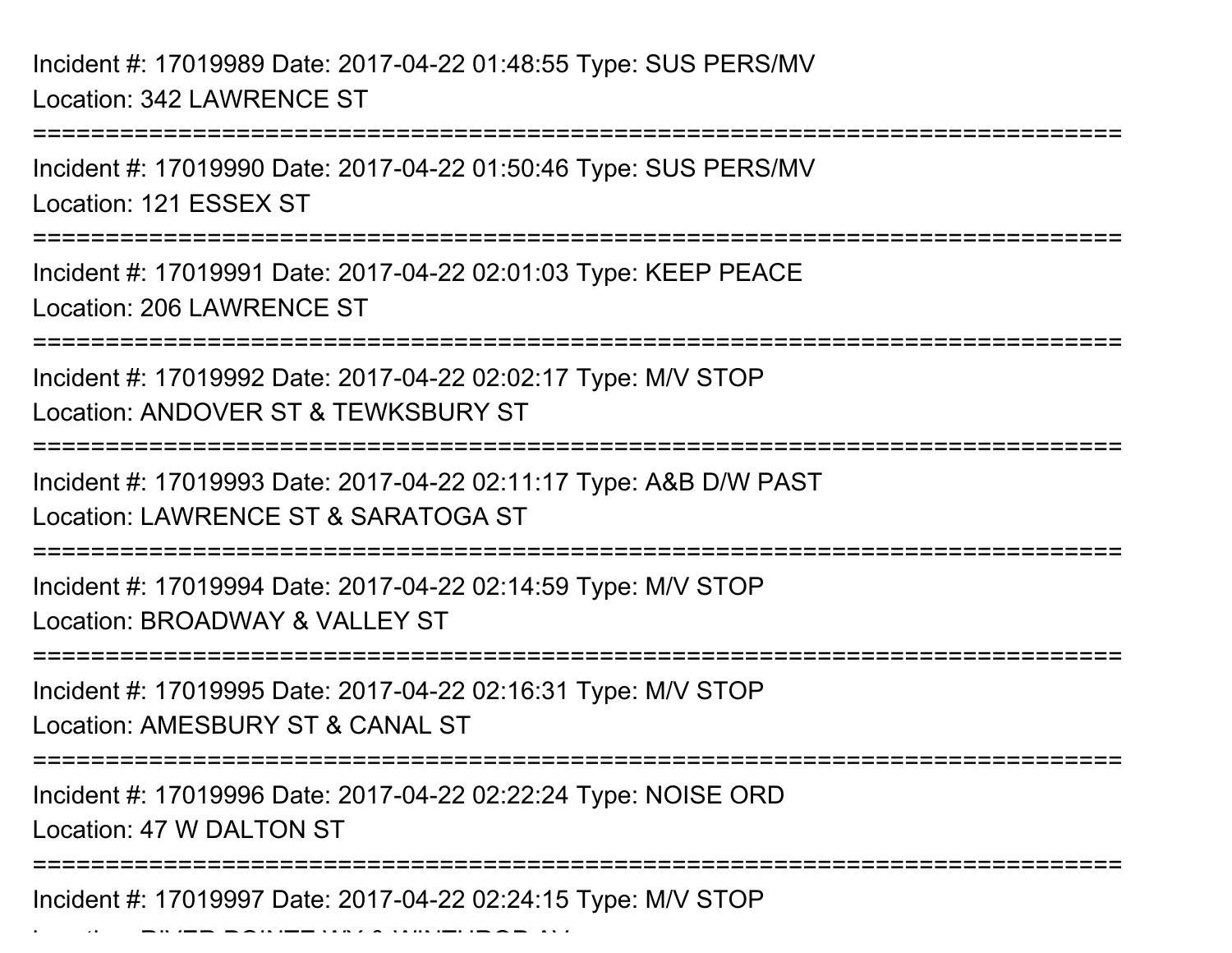Incident #: 17019998 Date: 2017-04-22 02:29:13 Type: ALARM/BURGLocation: MULTI SERVICE AUTO / 265 LOWELL STREET

===========================================================================

===========================================================================

Incident #: 17019999 Date: 2017-04-22 02:32:26 Type: INVEST CONTLocation: 1 GENERAL ST

=================

Incident #: 17020000 Date: 2017-04-22 02:33:15 Type: M/V STOPLocation: JACKSON ST & METHUEN ST

===========================================================================

Incident #: 17020001 Date: 2017-04-22 02:35:34 Type: M/V STOP

Location: 114 & 495

===========================================================================

Incident #: 17020002 Date: 2017-04-22 02:43:40 Type: M/V STOP

Location: BROADWAY & LOWELL ST

===========================================================================

Incident #: 17020003 Date: 2017-04-22 02:57:20 Type: M/V STOPLocation: REGISTRY OF MOTOR VEHICLES / 73 WINTHROP AV

===========================================================================

Incident #: 17020004 Date: 2017-04-22 02:58:48 Type: M/V STOPLocation: SEVEN ELEVEN / 370 BROADWAY

===========================================================================

===========================================================================

Incident #: 17020005 Date: 2017-04-22 03:00:20 Type: M/V STOP

Location: GRAFTON ST & S UNION ST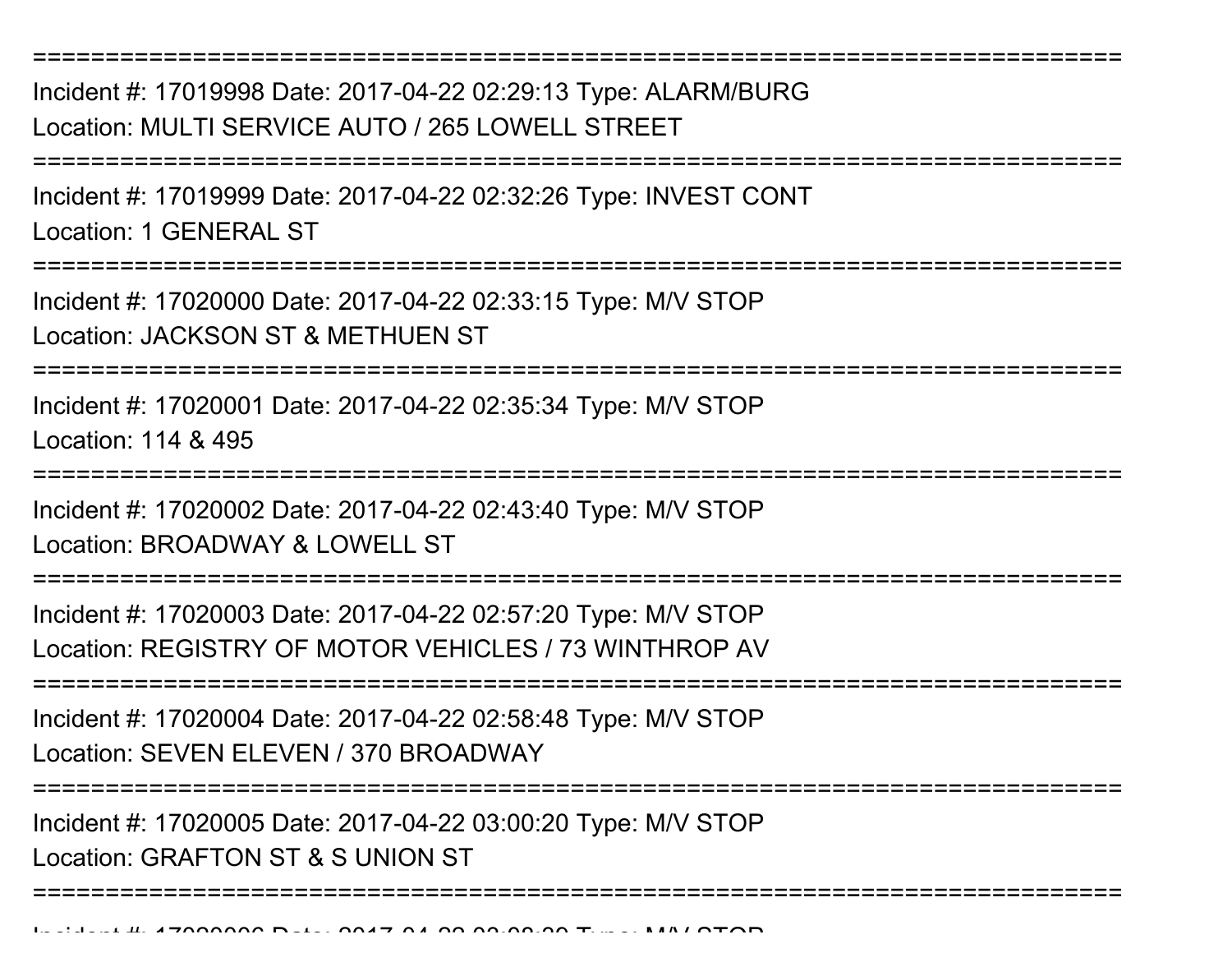Incident #: 17020007 Date: 2017-04-22 03:21:39 Type: MEDIC SUPPORTLocation: 7 WINTHROP AV

===========================================================================

Incident #: 17020008 Date: 2017-04-22 03:36:01 Type: NOISE ORDLocation: 143 MYRTLE ST #2

===========================================================================

Incident #: 17020009 Date: 2017-04-22 04:02:10 Type: NOISE ORDLocation: 75 TRENTON ST

===========================================================================

Incident #: 17020010 Date: 2017-04-22 04:04:54 Type: M/V STOPLocation: LAWRENCE ST & MAPLE ST

===========================================================================

Incident #: 17020011 Date: 2017-04-22 04:15:49 Type: UNWANTEDGUESTLocation: 2 MUSEUM SQ

========================

Incident #: 17020012 Date: 2017-04-22 04:47:29 Type: LARCENY/MV/PAST

Location: SEVEN ELEVEN / 370 BROADWAY

===========================================================================

Incident #: 17020013 Date: 2017-04-22 05:07:44 Type: SHOPLIFTING

Location: SEVEN ELEVEN / 370 BROADWAY

======================

===========================================================================

Incident #: 17020015 Date: 2017-04-22 05:13:42 Type: TOW OF M/VLocation: 276 JACKSON ST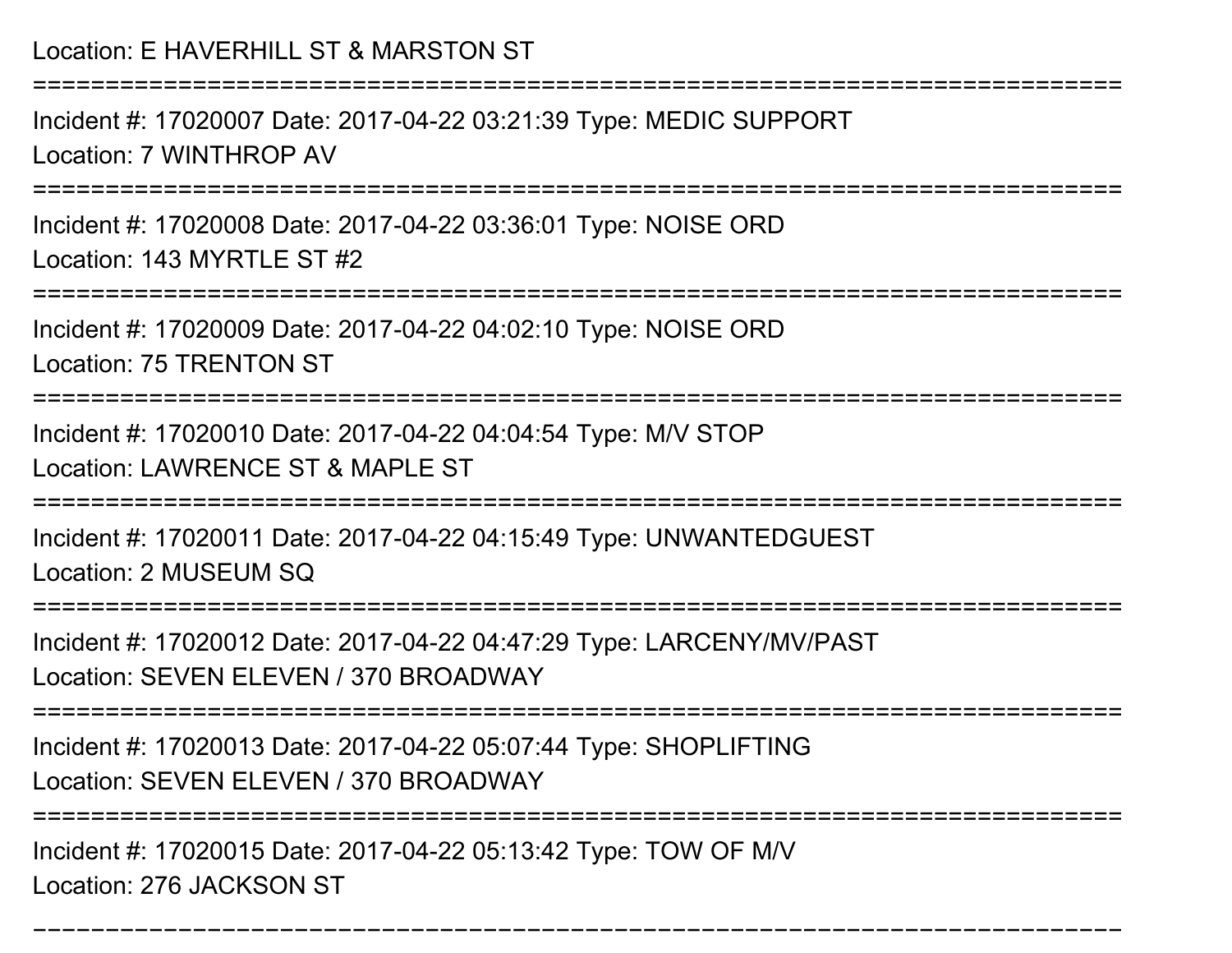# Incident #: 17020014 Date: 2017-04-22 05:15:58 Type: FIRELocation: DUNKIN DONUTS / 50 S BROADWAY

Incident #: 17020016 Date: 2017-04-22 05:34:10 Type: M/V STOPLocation: 64 CROSS ST

===========================================================================

===========================================================================

Incident #: 17020017 Date: 2017-04-22 06:28:04 Type: UNWANTEDGUESTLocation: 89 CAMBRIDGE ST #1

===========================================================================

Incident #: 17020018 Date: 2017-04-22 06:47:49 Type: SPECIAL CHECKLocation: TRAIN STATION / 211 MERRIMACK ST

===========================================================================

Incident #: 17020019 Date: 2017-04-22 07:19:03 Type: PARK & WALKLocation: BROADWAY & CONCORD ST

===========================================================================

Incident #: 17020020 Date: 2017-04-22 07:30:16 Type: INVEST CONTLocation: 11 BUSWELL ST

===========================================================================

Incident #: 17020021 Date: 2017-04-22 07:43:32 Type: M/V STOP

Location: 175 HAVERHILL ST

=======================

Incident #: 17020022 Date: 2017-04-22 07:45:20 Type: DOMESTIC/PROGLocation: 169 WILLOW ST #3RD

===========================================================================

Incident #: 17020023 Date: 2017-04-22 07:53:50 Type: M/V STOPLocation: MYRTLE ST & SARATOGA ST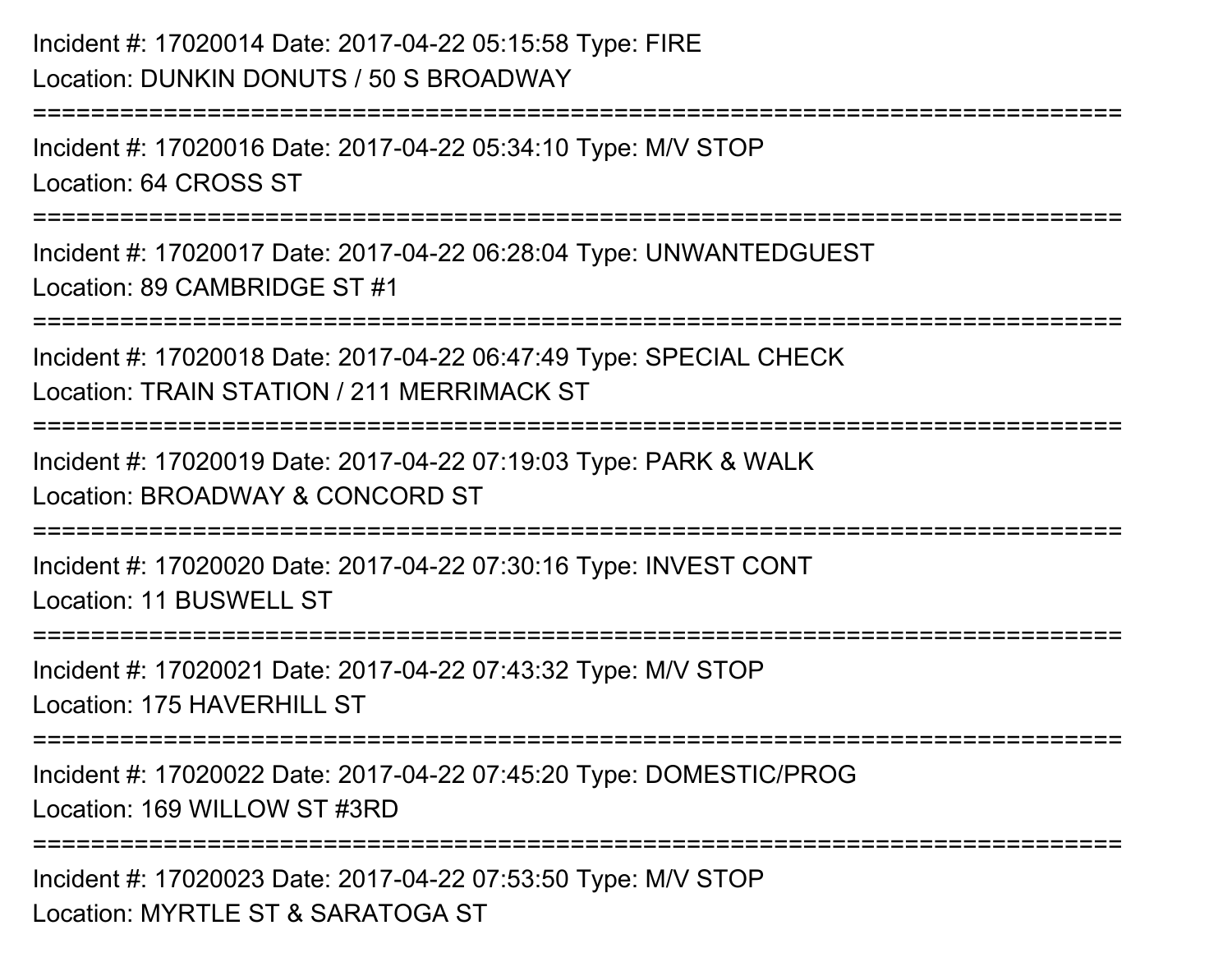Incident #: 17020024 Date: 2017-04-22 07:55:05 Type: MEDIC SUPPORTLocation: 333 HOWARD ST #9

===========================================================================

===========================================================================

Incident #: 17020025 Date: 2017-04-22 07:55:13 Type: M/V STOPLocation: FERRY ST & PROSPECT ST

===========================================================================

Incident #: 17020026 Date: 2017-04-22 08:20:25 Type: ALARM/BURGLocation: NEW ENGLAND NEUROLOGICAL / 354 MERRIMACK ST

===========================================================================

Incident #: 17020027 Date: 2017-04-22 08:37:27 Type: CLOSE STREETLocation: 324 LOWELL ST

===========================================================================

Incident #: 17020028 Date: 2017-04-22 08:43:22 Type: ALARM/BURGLocation: 354 MERRIMACK ST

===========================================================================

Incident #: 17020029 Date: 2017-04-22 09:09:17 Type: ALARM/BURGLocation: DISCOUNT LIQUORS / 103 BROADWAY

**=============** 

Incident #: 17020030 Date: 2017-04-22 09:21:36 Type: PARK & WALKLocation: BRADFORD ST & BROADWAY

**===============** 

Incident #: 17020031 Date: 2017-04-22 09:42:23 Type: SUICIDE ATTEMPTLocation: 218 PHILLIPS ST

===========================================================================

Incident #: 17020032 Date: 2017-04-22 09:51:54 Type: ALARMS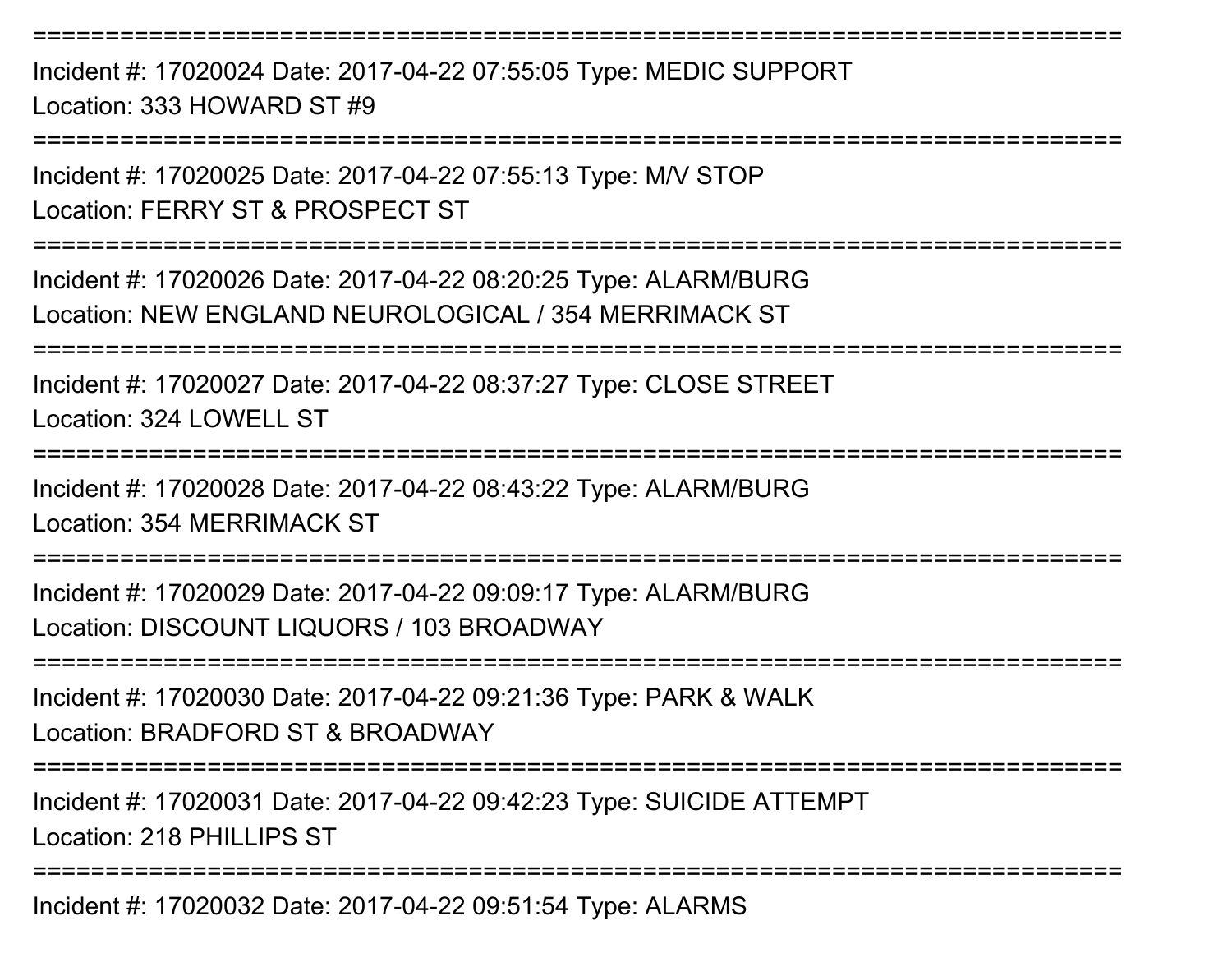Incident #: 17020033 Date: 2017-04-22 10:02:01 Type: ALARM/MVLocation: 9 HALLENAN AV

===========================================================================

Incident #: 17020034 Date: 2017-04-22 10:24:40 Type: M/V STOPLocation: BRUCE ST & CORNISH ST

===========================================================================

Incident #: 17020035 Date: 2017-04-22 10:27:08 Type: RECOV/STOL/MVLocation: 631 HAVERHILL ST

===========================================================================

Incident #: 17020037 Date: 2017-04-22 10:29:45 Type: HARASSMENTLocation: 241 SALEM ST

===========================================================================

Incident #: 17020036 Date: 2017-04-22 10:29:51 Type: M/V STOPLocation: FITZ ST & LAWRENCE ST

===========================================================================

Incident #: 17020038 Date: 2017-04-22 10:43:48 Type: INVEST CONTLocation: PEMBERTON PARK

**====================** 

Incident #: 17020040 Date: 2017-04-22 10:59:42 Type: RECOV/STOL/MVLocation: 28 ALBION ST

=========================

Incident #: 17020039 Date: 2017-04-22 10:59:45 Type: PARK & WALK

Location: S COMMON

Incident #: 1702041 Date: 2017

===========================================================================

<sup>04</sup> 22 11:03:06 Type: DISTURBANCE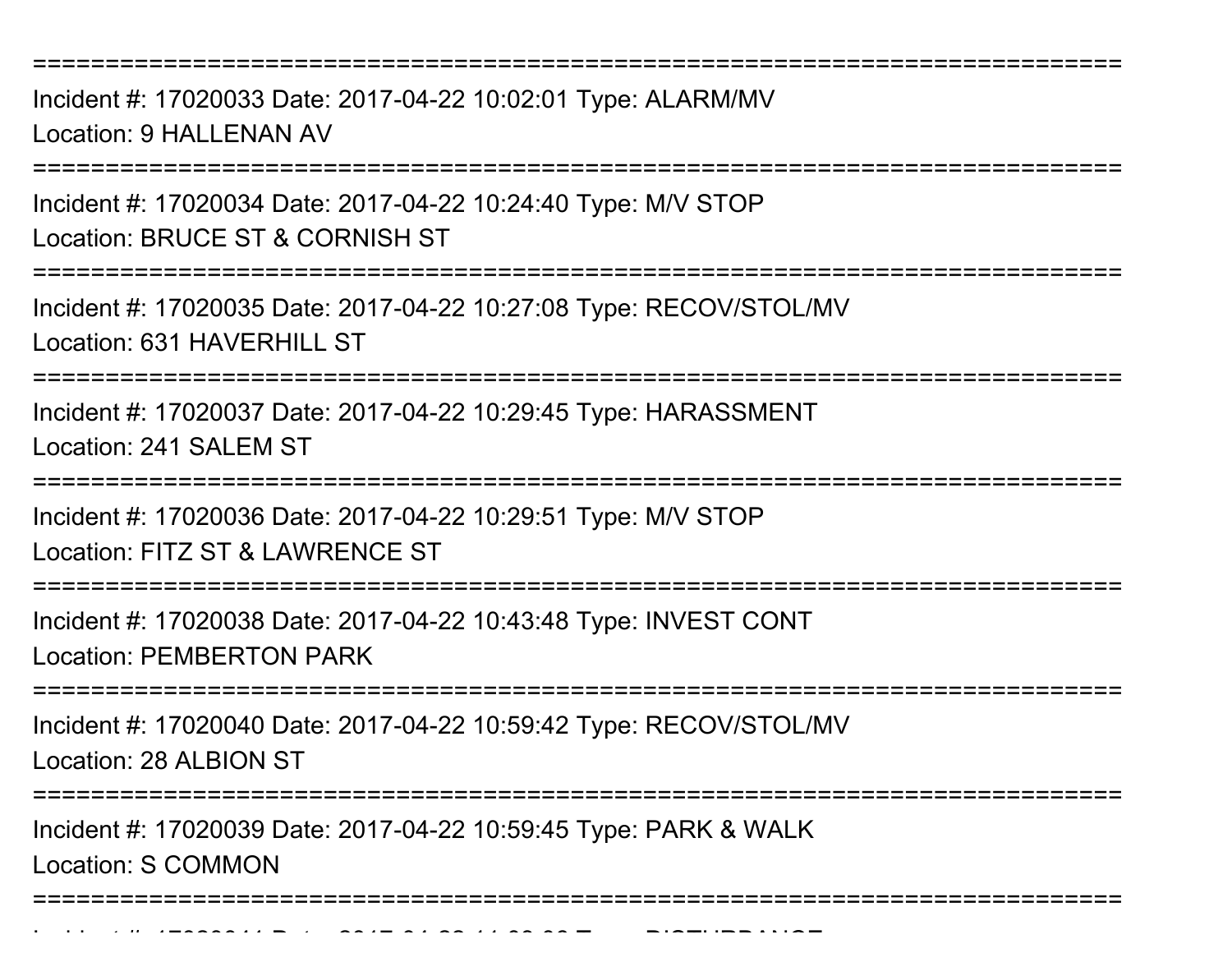### Location: 2 MUSEUM SQ

===========================================================================Incident #: 17020042 Date: 2017-04-22 11:21:00 Type: M/V STOPLocation: 166 WATER ST===========================================================================Incident #: 17020043 Date: 2017-04-22 11:24:35 Type: M/V STOPLocation: 13 HANCOCK ST===========================================================================Incident #: 17020044 Date: 2017-04-22 11:30:40 Type: MEDIC SUPPORTLocation: 305 S BROADWAY===========================================================================Incident #: 17020045 Date: 2017-04-22 11:34:19 Type: MEDIC SUPPORTLocation: 99 MYRTLE ST===========================================================================Incident #: 17020046 Date: 2017-04-22 11:34:39 Type: DRUG VIOLocation: 490 HAMPSHIRE ST===========================================================================Incident #: 17020047 Date: 2017-04-22 11:46:43 Type: M/V STOPLocation: BROADWAY & HAVERHILL ST===========================================================================Incident #: 17020048 Date: 2017-04-22 11:50:59 Type: MEDIC SUPPORTLocation: 366 BROADWAY===========================================================================

Incident #: 17020049 Date: 2017-04-22 12:03:46 Type: AUTO ACC/NO PILocation: CVS PHARMACY / 205 S BROADWAY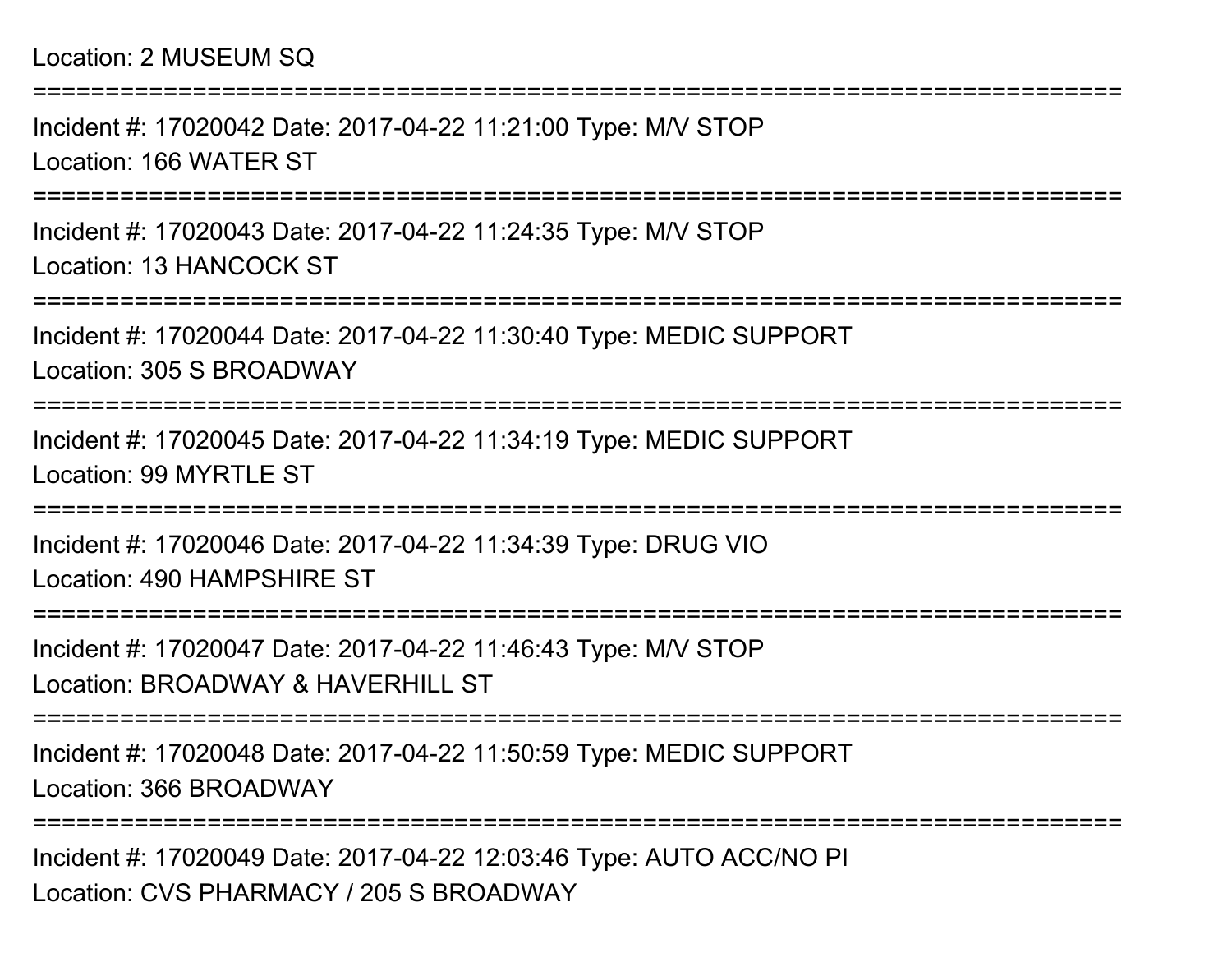```
===========================================================================Incident #: 17020051 Date: 2017-04-22 12:11:13 Type: M/V STOPLocation: BRADFORD ST & BROADWAY===========================================================================Incident #: 17020052 Date: 2017-04-22 12:18:55 Type: M/V STOPLocation: BROADWAY & LOWELL ST===========================================================================Incident #: 17020053 Date: 2017-04-22 12:27:56 Type: ANIMAL COMPLLocation: 175 HOWARD ST===========================================================================Incident #: 17020054 Date: 2017-04-22 12:43:49 Type: LOUD NOISELocation: LINCOLN CT===========================================================================Incident #: 17020055 Date: 2017-04-22 12:46:54 Type: ASSSIT OTHER PDLocation: 163 WILLOW ST===========================================================================Incident #: 17020056 Date: 2017-04-22 12:48:53 Type: INVEST CONTLocation: 20 MAY ST===========================================================================Incident #: 17020057 Date: 2017-04-22 12:54:19 Type: DOMESTIC/PROGLocation: 254 FARNHAM ST FL 2===========================================================================Incident #: 17020058 Date: 2017-04-22 12:54:40 Type: M/V STOP
```
Location: 107 BBOADWAY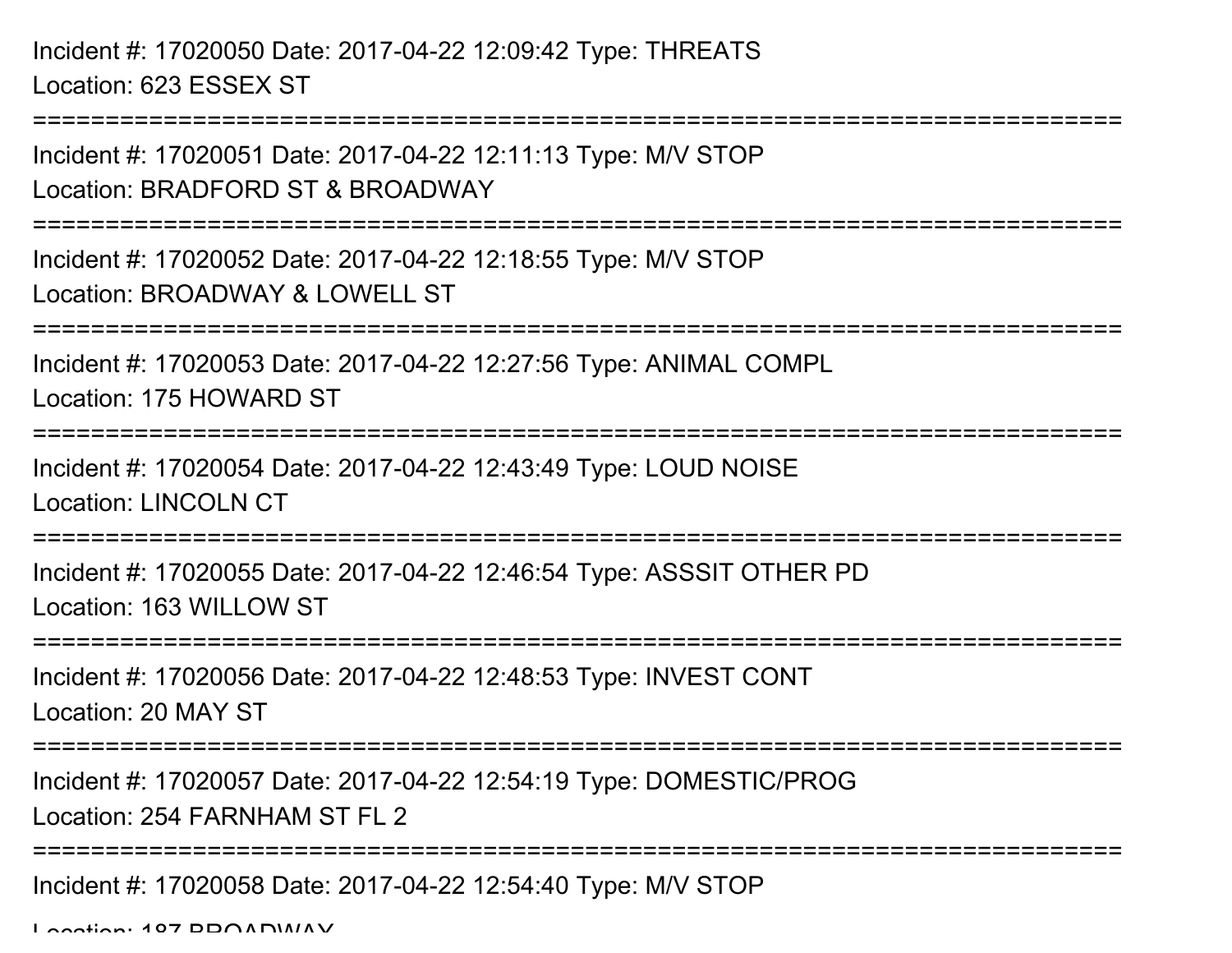Incident #: 17020059 Date: 2017-04-22 13:26:26 Type: SUICIDE ATTEMPTLocation: 39 MILTON ST

===========================================================================

Incident #: 17020060 Date: 2017-04-22 13:37:40 Type: MEDIC SUPPORTLocation: 355 PARK ST #APT416

===========================================================================

Incident #: 17020061 Date: 2017-04-22 13:50:26 Type: M/V STOPLocation: 18 MELROSE ST

===========================================================================

Incident #: 17020062 Date: 2017-04-22 13:52:21 Type: M/V STOPLocation: HAMPSHIRE ST & PARK ST

===========================================================================

Incident #: 17020063 Date: 2017-04-22 14:03:32 Type: HIT & RUN M/VLocation: ACTON ST & WEST ST

===========================================================================

Incident #: 17020064 Date: 2017-04-22 14:08:09 Type: M/V STOPLocation: E HAVERHILL ST & FLM ST

===========================================================================

Incident #: 17020065 Date: 2017-04-22 14:15:27 Type: SUS PERS/MVLocation: E HAVERHILL ST & FLM ST

===========================================================================

Incident #: 17020066 Date: 2017-04-22 14:28:46 Type: DRUG VIO

Location: 3 COMMUNITY AV

===========================================================================

Incident #: 17020068 Date: 2017-04-22 14:30:16 Type: A&B PAST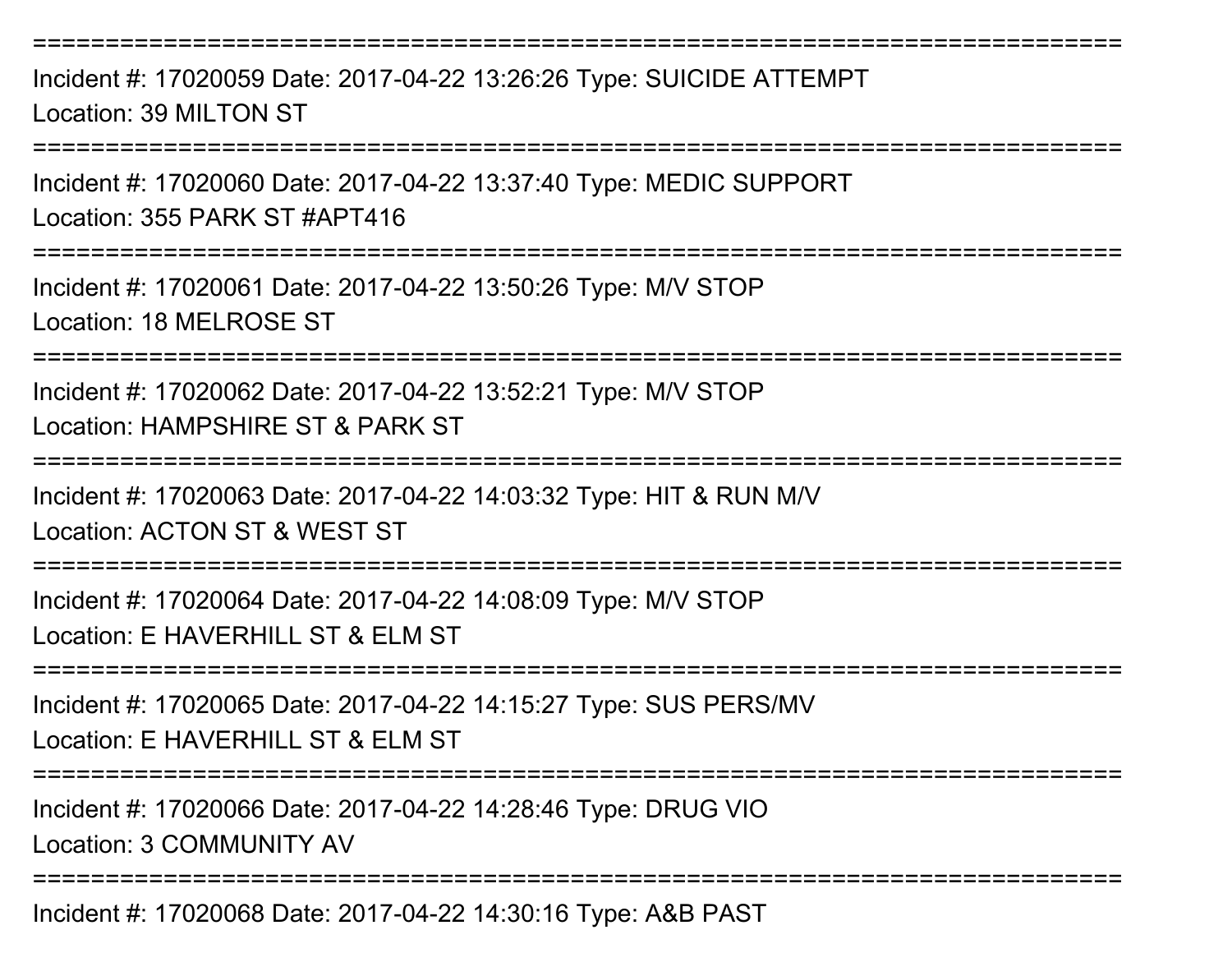Location: COUCHO AUTO BODY / 14 BROADWAY AV===========================================================================Incident #: 17020067 Date: 2017-04-22 14:31:48 Type: MV/BLOCKINGLocation: 189 UNION ST===========================================================================Incident #: 17020069 Date: 2017-04-22 14:43:56 Type: SUS PERS/MVLocation: ANDOVER ST & BLANCHARD ST===========================================================================Incident #: 17020070 Date: 2017-04-22 14:58:12 Type: M/V STOPLocation: AMESBURY ST & HAVERHILL ST===========================================================================Incident #: 17020071 Date: 2017-04-22 15:20:34 Type: ALARM/BURGLocation: 98 BRADFORD ST #A===========================================================================Incident #: 17020072 Date: 2017-04-22 15:24:44 Type: HIT & RUN M/VLocation: APPLETON ST & ESSEX ST ===========================================================================Incident #: 17020073 Date: 2017-04-22 15:40:34 Type: AUTO ACC/NO PILocation: S UNION ST & SPRINGFIELD===========================================================================Incident #: 17020074 Date: 2017-04-22 15:45:18 Type: 911 HANG UPLocation: 5 HAVERHILL ST #1 ===========================================================================Incident #: 17020075 Date: 2017-04-22 15:53:58 Type: UNWANTEDGUESTLocation: 247 FARNHAM ST FL 2

===========================================================================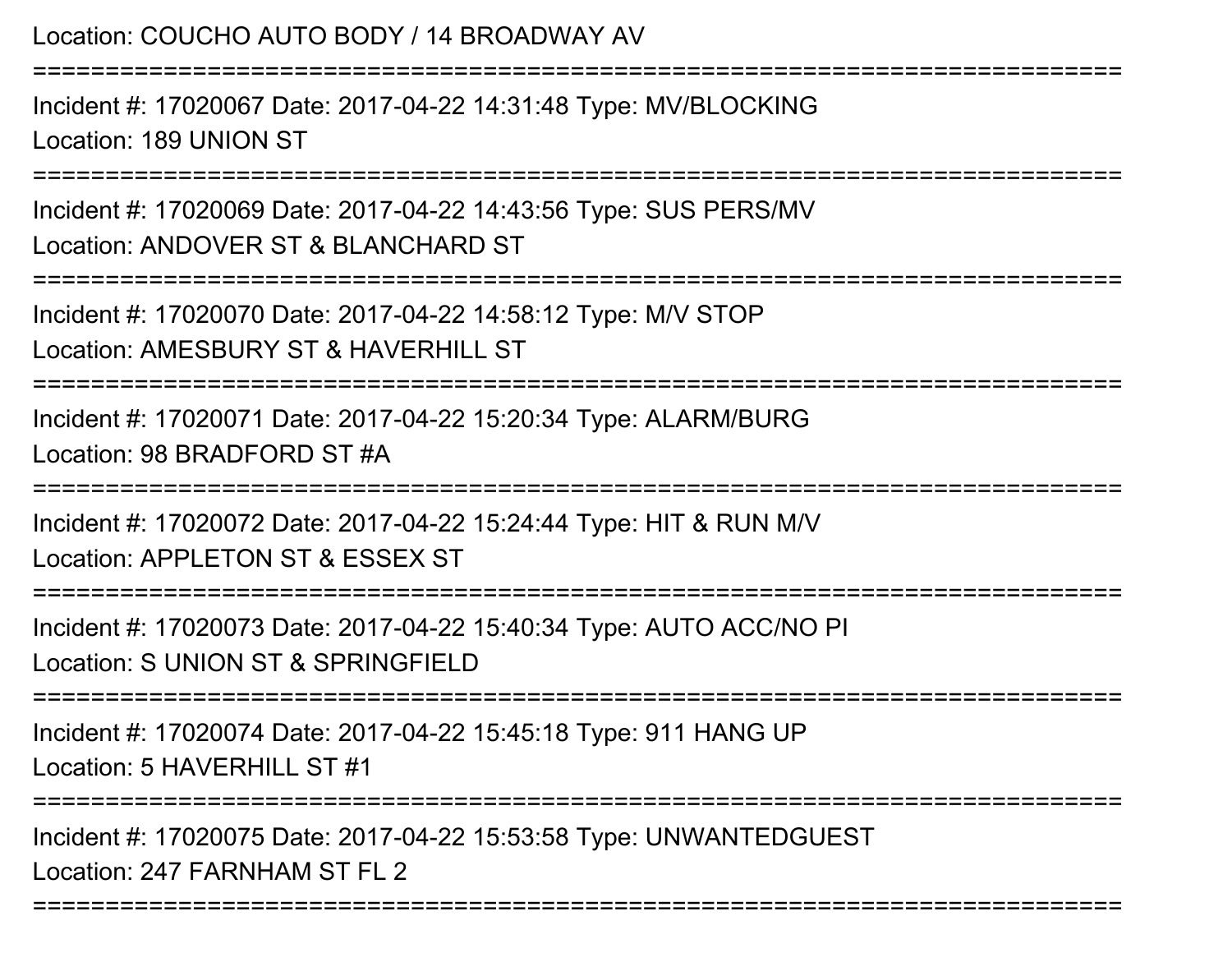#### Location: 154 MARSTON ST

Incident #: 17020077 Date: 2017-04-22 16:23:51 Type: SUS PERS/MVLocation: 338 WALNUT ST

===========================================================================

===========================================================================

Incident #: 17020078 Date: 2017-04-22 16:41:40 Type: 911 HANG UPLocation: 75 WATER ST FL 3

===========================================================================

Incident #: 17020079 Date: 2017-04-22 16:42:21 Type: MV/BLOCKINGLocation: 2 WEBSTER CT

===========================================================================

Incident #: 17020080 Date: 2017-04-22 16:52:35 Type: LOUD NOISELocation: 206 PROSPECT ST

===========================================================================

Incident #: 17020081 Date: 2017-04-22 16:52:43 Type: 911 HANG UPLocation: 76 COOLIDGE ST

===========================================================================

Incident #: 17020082 Date: 2017-04-22 16:59:00 Type: MISSING PERSLocation: 18 MELROSE ST FL 2

===========================================================================

Incident #: 17020083 Date: 2017-04-22 17:00:21 Type: ALARM/BURGLocation: CLASS INC / 1 PARKER ST

===========================================================================

Incident #: 17020084 Date: 2017-04-22 17:04:27 Type: ALARM/BURGLocation: 101 AMESBURY ST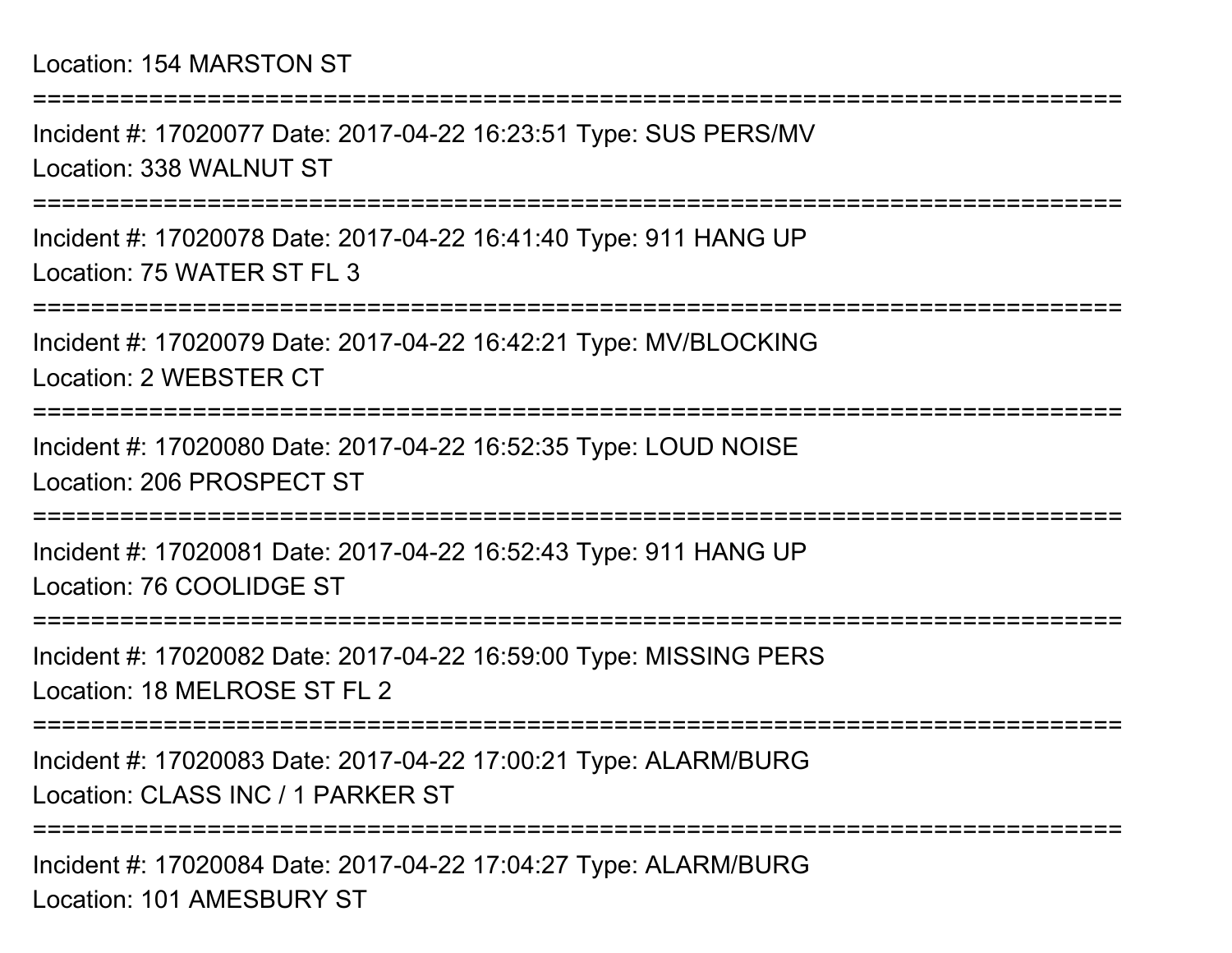Incident #: 17020085 Date: 2017-04-22 17:21:06 Type: M/V STOPLocation: 133 LAWRENCE ST

===========================================================================Incident #: 17020086 Date: 2017-04-22 17:26:20 Type: LOCKOUTLocation: 2 PARKER ST #8===========================================================================Incident #: 17020087 Date: 2017-04-22 17:26:45 Type: M/V STOPLocation: 70 FRANKLIN ST ===========================================================================Incident #: 17020088 Date: 2017-04-22 17:30:42 Type: CK WELL BEINGLocation: BURGER KING / 187 BROADWAY===========================================================================Incident #: 17020089 Date: 2017-04-22 17:38:11 Type: M/V STOPLocation: 169 S UNION ST============================= Incident #: 17020090 Date: 2017-04-22 17:42:02 Type: M/V STOPLocation: EVERETT ST & PACKARD ST===========================================================================Incident #: 17020091 Date: 2017-04-22 17:48:04 Type: M/V STOPLocation: 205 S BROADWAY

Incident #: 17020092 Date: 2017-04-22 17:48:34 Type: NOISE ORD

Location: 112 THOREAU WAY #814

===================================

===========================================================================

Incident #: 17020093 Date: 2017-04-22 17:49:29 Type: M/V STOP

Location: BODWELL ST & GREENWOOD ST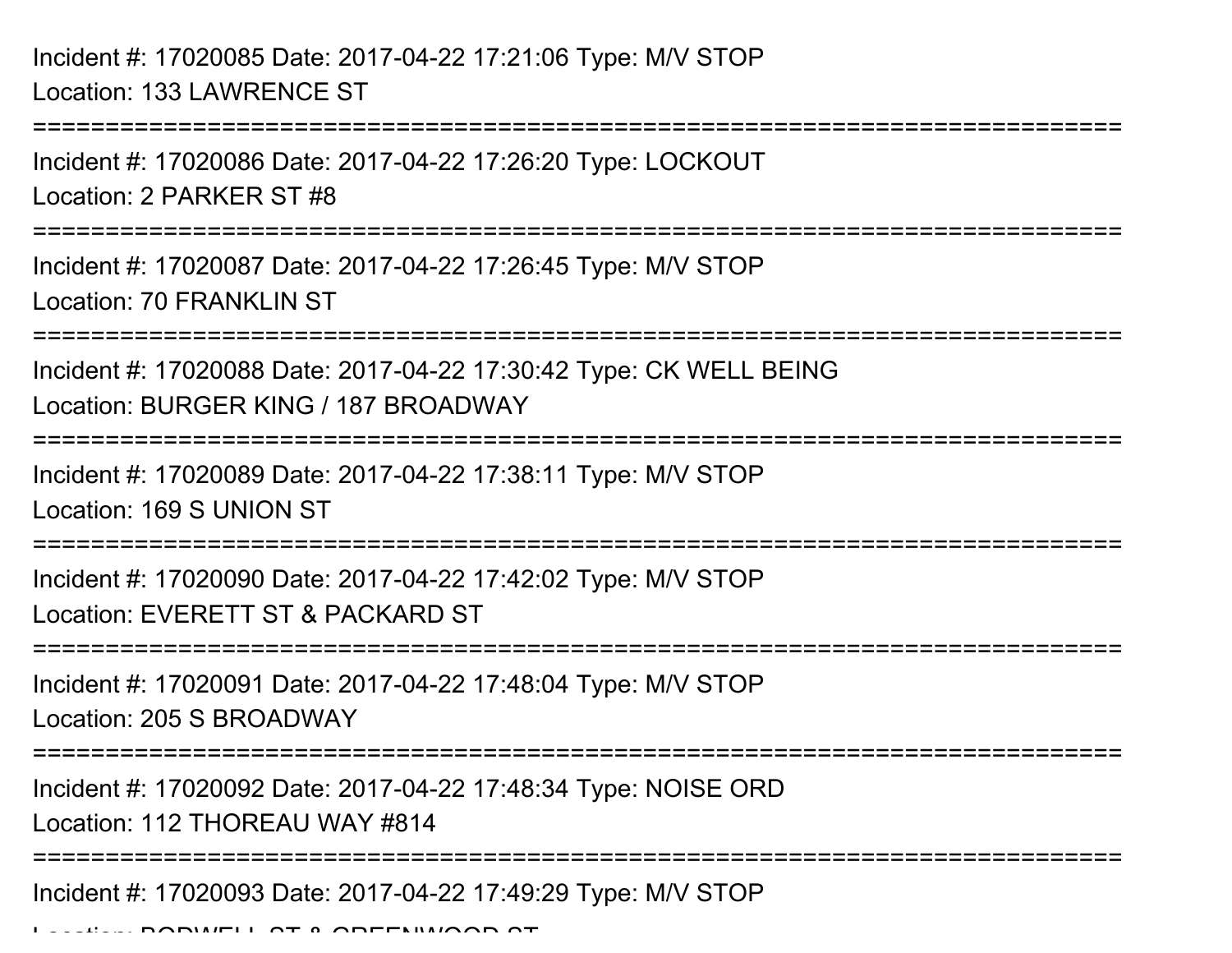===========================================================================Incident #: 17020094 Date: 2017-04-22 17:51:34 Type: M/V STOPLocation: 65 MANCHESTER ===========================================================================Incident #: 17020095 Date: 2017-04-22 17:58:53 Type: M/V STOPLocation: 202 BROADWAY===========================================================================Incident #: 17020096 Date: 2017-04-22 17:59:44 Type: GENERAL SERVLocation: SAL'S RESTURANT / 354 MERRIMACK ST===========================================================================Incident #: 17020097 Date: 2017-04-22 18:12:08 Type: ALARMSLocation: DR JOEL GORN / 101 AMESBURY ST===========================================================================Incident #: 17020098 Date: 2017-04-22 18:16:56 Type: ALARMSLocation: 40 CEDAR ST===========================================================================Incident #: 17020099 Date: 2017-04-22 18:22:34 Type: M/V STOPLocation: 151 HAMPSHIRE ST===========================================================================Incident #: 17020100 Date: 2017-04-22 18:23:58 Type: SUICIDE ATTEMPTLocation: 362 ESSEX ST #2===========================================================================Incident #: 17020101 Date: 2017-04-22 18:28:22 Type: M/V STOPLocation: CURRANT HILL RD

===========================================================================

Incident #: 17020102 Date: 2017 <sup>04</sup> 22 18:40:14 Type: AUTO ACC/NO PI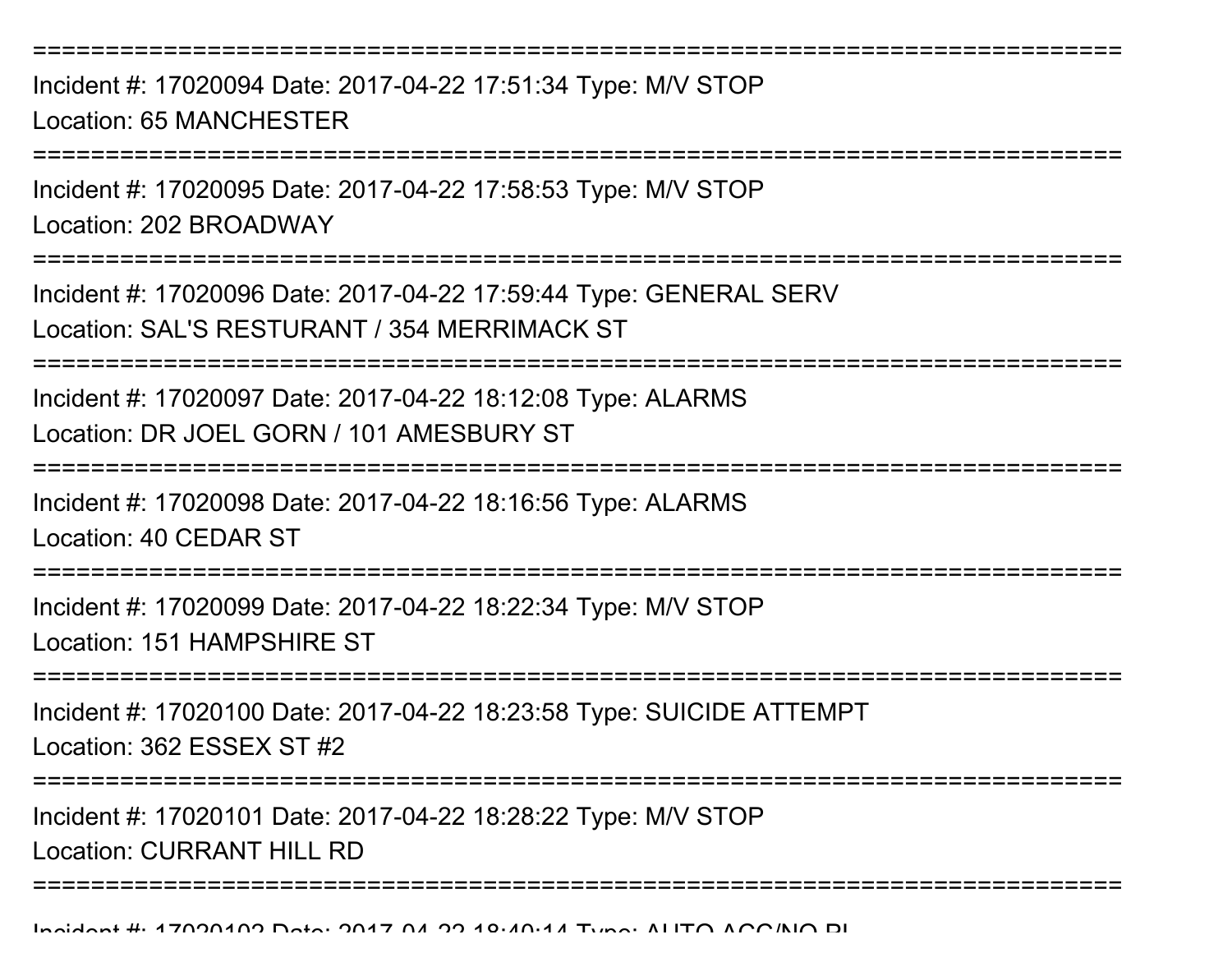Incident #: 17020103 Date: 2017-04-22 18:47:25 Type: INVEST CONTLocation: 363 WATER ST

===========================================================================

Incident #: 17020104 Date: 2017-04-22 18:50:56 Type: NOISE ORDLocation: HAFFNERS CAR WASH / 69 PARKER ST

===========================================================================

Incident #: 17020105 Date: 2017-04-22 18:55:23 Type: M/V STOPLocation: 300 LOWELL ST

===========================================================================

Incident #: 17020106 Date: 2017-04-22 18:55:25 Type: M/V STOPLocation: BRADFORD ST & BROADWAY

===========================================================================

Incident #: 17020107 Date: 2017-04-22 18:56:12 Type: M/V STOPLocation: BROADWAY & VALLEY ST

===========================================================================

Incident #: 17020108 Date: 2017-04-22 18:59:41 Type: NOISE ORDLocation: 206 PROSPECT ST

===========================================================================

Incident #: 17020109 Date: 2017-04-22 19:00:43 Type: M/V STOPLocation: 267 AMES ST

===========================================================================

===========================================================================

Incident #: 17020110 Date: 2017-04-22 19:05:10 Type: MEDIC SUPPORTLocation: 32 SPRINGFIELD ST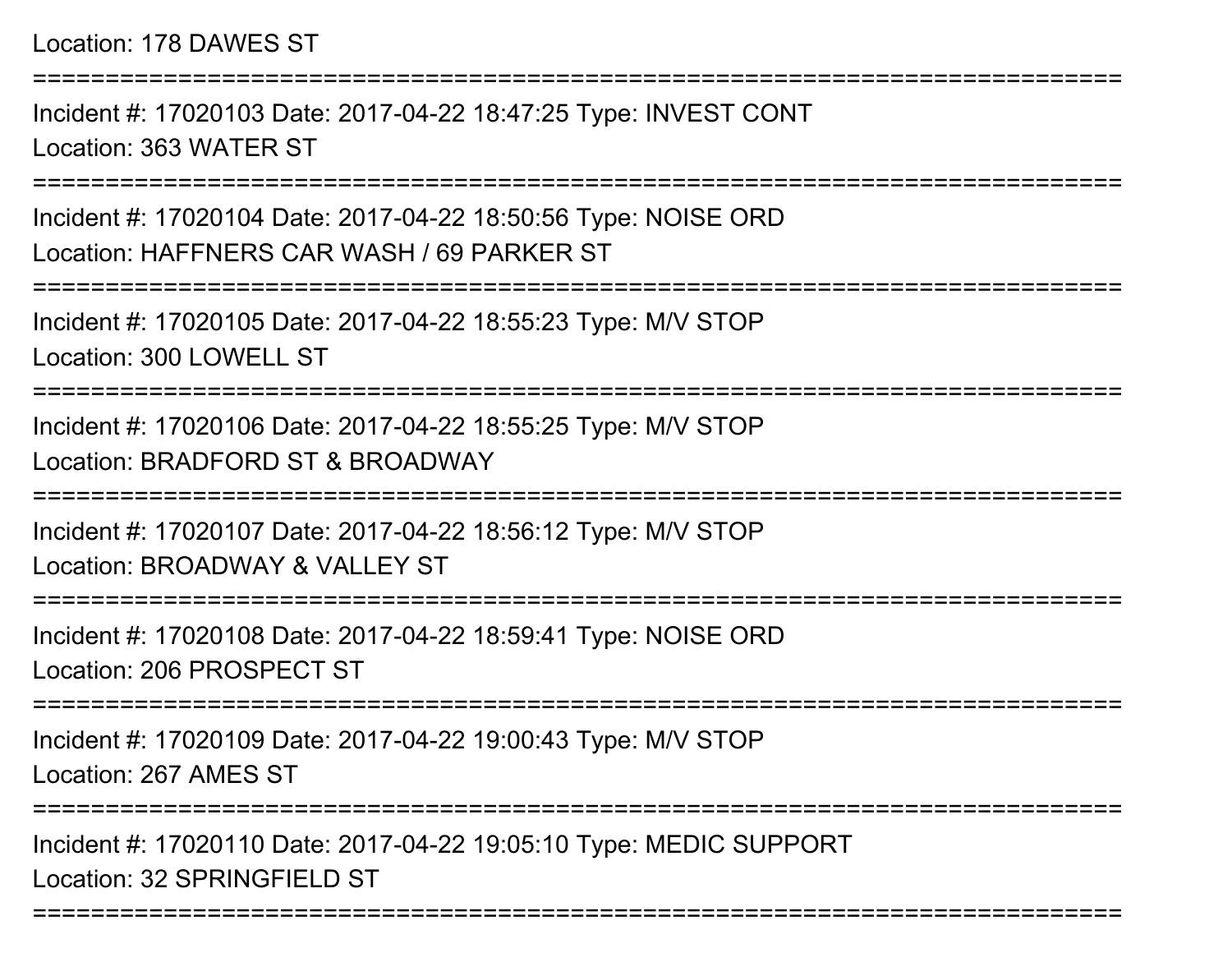# Incident #: 17020111 Date: 2017-04-22 19:08:04 Type: NOISE ORDLocation: ABBOTT ST & SHAWSHEEN RD

===========================================================================

Incident #: 17020112 Date: 2017-04-22 19:11:49 Type: M/V STOPLocation: 407 ESSEX ST

===========================================================================

Incident #: 17020113 Date: 2017-04-22 19:12:21 Type: DISORDERLYLocation: CENTRAL CATHOLIC HIGH SCHOOL / 300 HAMPSHIRE ST

===========================================================================

Incident #: 17020114 Date: 2017-04-22 19:19:38 Type: HARASSMENT

Location: 155 FRANKLIN ST #8

===========================================================================

Incident #: 17020115 Date: 2017-04-22 19:28:25 Type: ANIMAL COMPLLocation: 106 RIVER POINT WAY

===========================================================================

Incident #: 17020116 Date: 2017-04-22 19:35:43 Type: LOUD NOISELocation: 31 JACKSON ST #5

===========================================================================

Incident #: 17020117 Date: 2017-04-22 19:42:44 Type: M/V STOPLocation: BROADWAY & DAISY ST

===========================================================================

Incident #: 17020118 Date: 2017-04-22 19:47:35 Type: LOUD NOISELocation: 9 SAXONIA AV

===========================================================================

Incident #: 17020119 Date: 2017-04-22 19:52:07 Type: M/V STOPLocation: MAY ST & RESERVOIR ST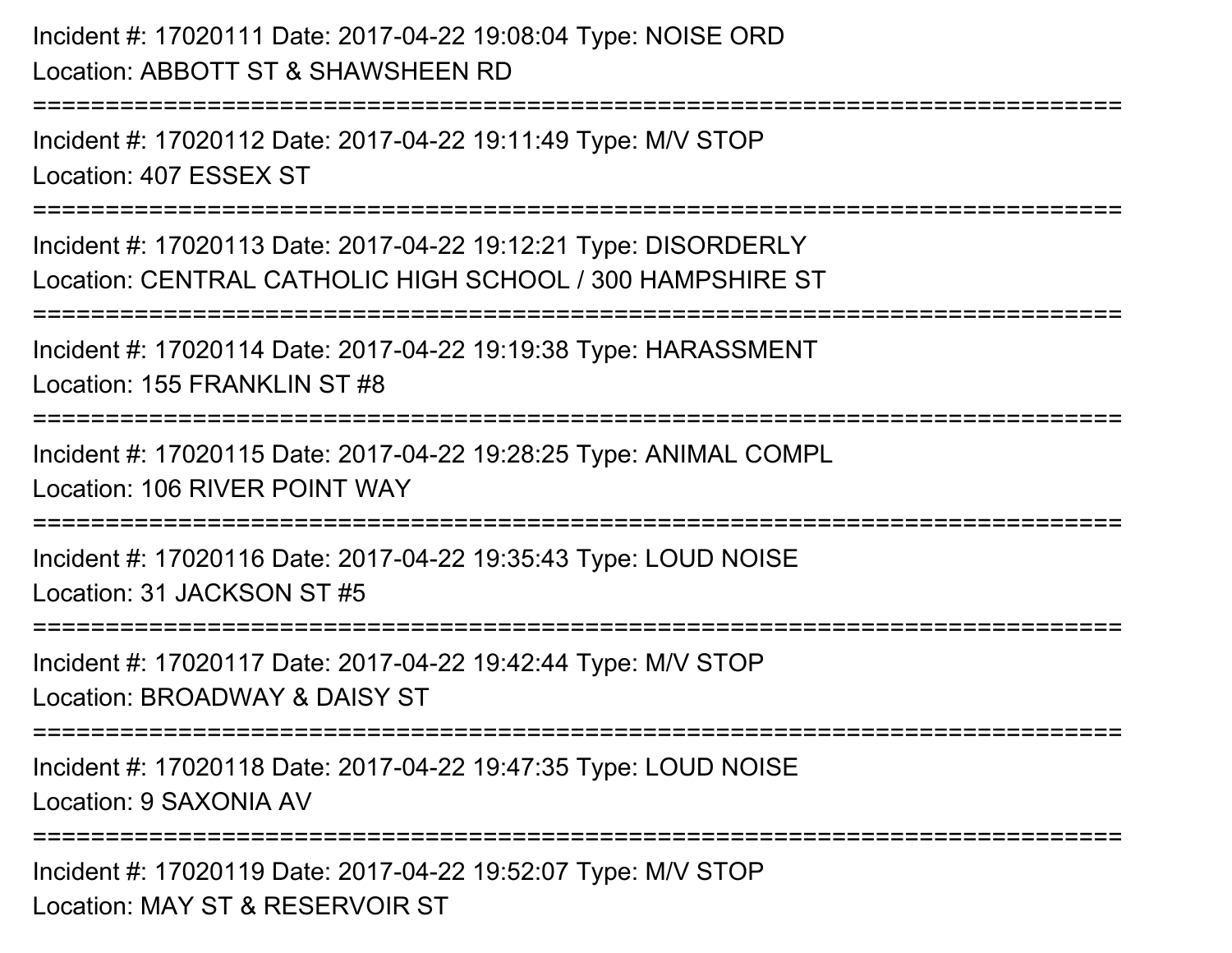### Incident #: 17020120 Date: 2017-04-22 20:00:35 Type: M/V STOPLocation: MANCHESTER ST PARK / MANCHESTER ST

 $\mathcal{L}$  and  $\mathcal{L}$  is under station stations of  $\mathcal{L}$ 

===========================================================================Incident #: 17020121 Date: 2017-04-22 20:02:05 Type: M/V STOPLocation: 15 KNOX ST===========================================================================Incident #: 17020122 Date: 2017-04-22 20:04:31 Type: M/V STOPLocation: 205 ESSEX ST null===========================================================================Incident #: 17020123 Date: 2017-04-22 20:11:12 Type: M/V STOPLocation: 311 LOWELL ST ===========================================================================Incident #: 17020124 Date: 2017-04-22 20:14:24 Type: M/V STOPLocation: MELROSE ST & WATER ST===========================================================================Incident #: 17020125 Date: 2017-04-22 20:18:42 Type: M/V STOPLocation: MANCHESTER ST & WEST ST===========================================================================Incident #: 17020126 Date: 2017-04-22 20:22:10 Type: M/V STOPLocation: BODWELL ST & SCHOOL ST===========================================================================Incident #: 17020127 Date: 2017-04-22 20:27:40 Type: M/V STOPLocation: BROADWAY & HAVERHILL ST===========================================================================Incident #: 17020128 Date: 2017-04-22 20:40:32 Type: SUICIDE ATTEMPT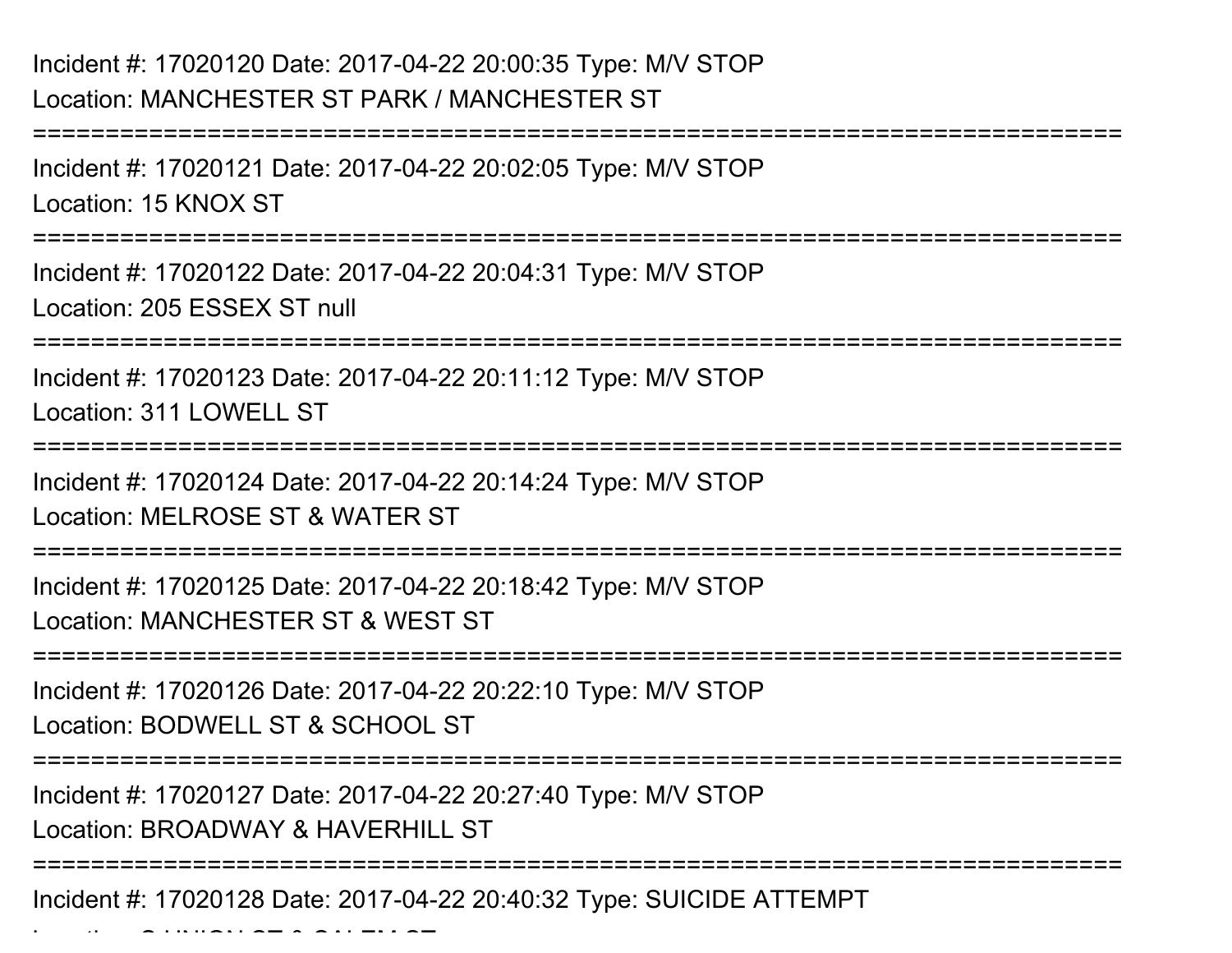Incident #: 17020129 Date: 2017-04-22 20:44:27 Type: M/V STOPLocation: 42 HANCOCK ST

===========================================================================

Incident #: 17020130 Date: 2017-04-22 20:44:50 Type: M/V STOPLocation: LAWRENCE ST & PARK ST

===========================================================================

Incident #: 17020131 Date: 2017-04-22 20:49:17 Type: M/V STOPLocation: MANCHESTER ST

===========================================================================

Incident #: 17020132 Date: 2017-04-22 20:56:14 Type: M/V STOPLocation: 38 MELROSE ST

===========================================================================

Incident #: 17020134 Date: 2017-04-22 20:58:59 Type: SUS PERS/MVLocation: 133 OLIVE AV

===========================================================================

Incident #: 17020133 Date: 2017-04-22 20:59:11 Type: NOISE ORDLocation: 206 PROSPECT ST

===========================================================================

Incident #: 17020135 Date: 2017-04-22 21:03:38 Type: M/V STOPLocation: ANDOVER ST & BEACON ST

===========================================================================

===========================================================================

Incident #: 17020136 Date: 2017-04-22 21:04:20 Type: GENERAL SERVLocation: 362 ESSEX ST FL 2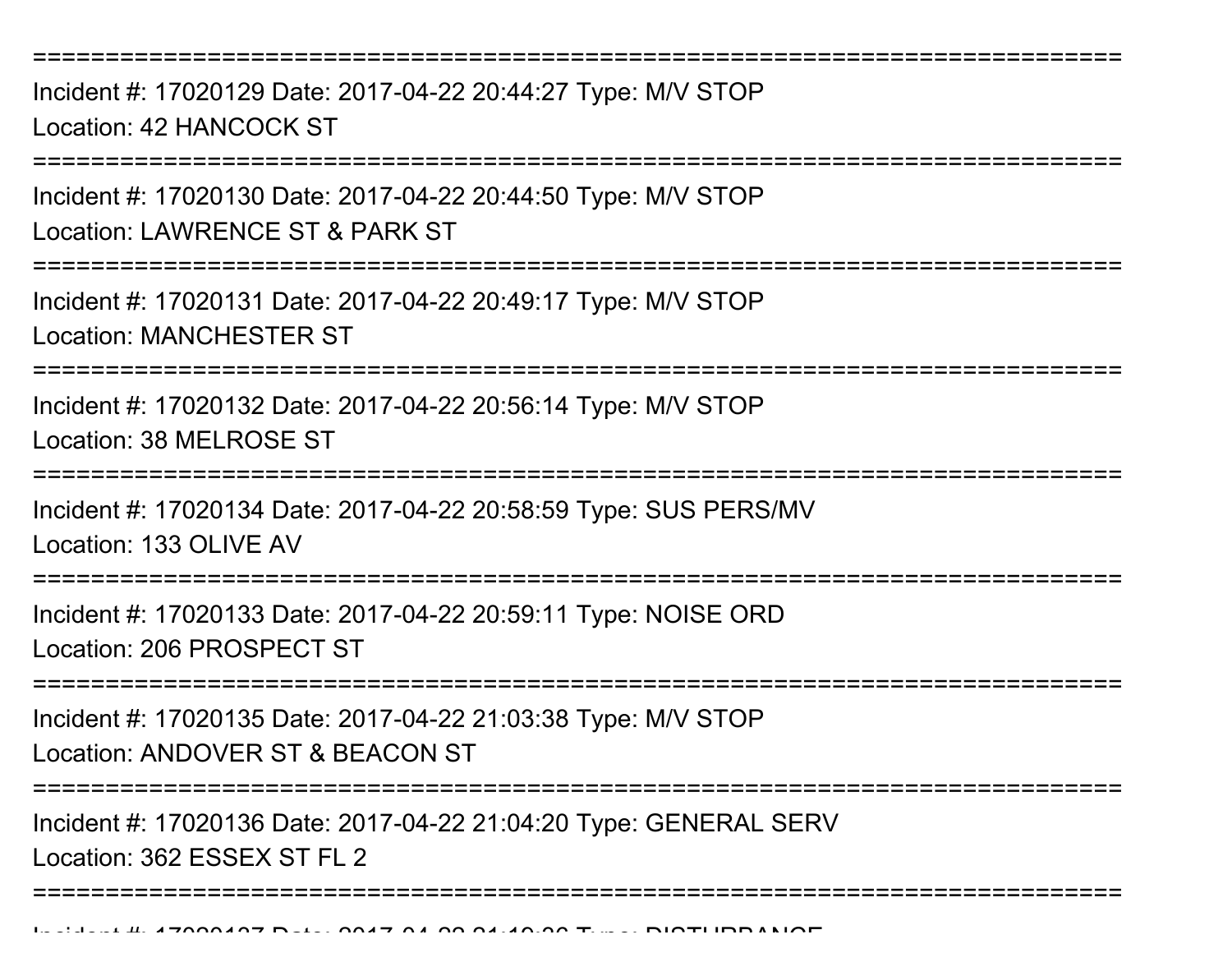Incident #: 17020138 Date: 2017-04-22 21:20:01 Type: DOMESTIC/PROGLocation: 70 TENNEY ST #2

===========================================================================

Incident #: 17020139 Date: 2017-04-22 21:20:55 Type: M/V STOPLocation: 66 MANCHESTER ST

===========================================================================

Incident #: 17020140 Date: 2017-04-22 21:24:17 Type: M/V STOP

Location: 95 S BROADWAY

===========================================================================

Incident #: 17020142 Date: 2017-04-22 21:28:03 Type: LOUD NOISELocation: 4 WARREN ST

===========================================================================

Incident #: 17020141 Date: 2017-04-22 21:29:09 Type: M/V STOPLocation: 30 NEWTON ST

=============================

Incident #: 17020143 Date: 2017-04-22 21:32:10 Type: LOUD NOISE

Location: 4 WARREN ST

===========================================================================

Incident #: 17020144 Date: 2017-04-22 21:40:18 Type: M/V STOP

Location: ESSEX ST & JACKSON ST

======================

===========================================================================

Incident #: 17020145 Date: 2017-04-22 21:40:51 Type: DISTURBANCELocation: 52 CROSBY ST #1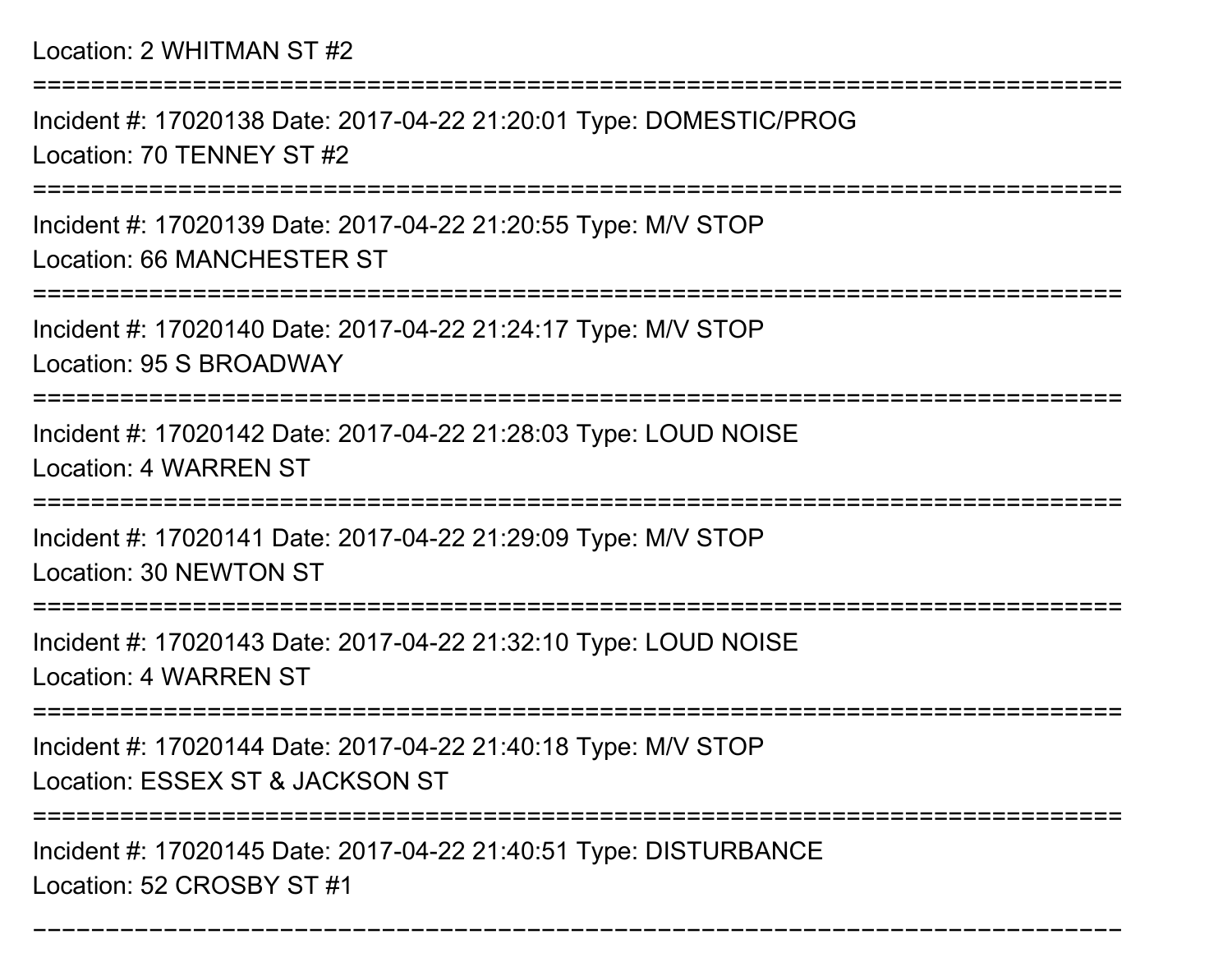Incident #: 17020146 Date: 2017-04-22 21:42:57 Type: M/V STOPLocation: BROADWAY & ESSEX ST===========================================================================Incident #: 17020147 Date: 2017-04-22 21:48:36 Type: M/V STOPLocation: 205 BROADWAY===========================================================================Incident #: 17020150 Date: 2017-04-22 21:49:04 Type: M/V STOPLocation: 205 BROADWAY===========================================================================Incident #: 17020148 Date: 2017-04-22 21:49:48 Type: UNWANTEDGUESTLocation: PORTUGUESE A SALAZAR CLUB / 2 SARATOGA ST===========================================================================Incident #: 17020149 Date: 2017-04-22 21:50:43 Type: M/V STOPLocation: BROADWAY & VALLEY ST===========================================================================Incident #: 17020152 Date: 2017-04-22 21:55:02 Type: M/V STOPLocation: 200 MERRIMACK===========================================================================Incident #: 17020151 Date: 2017-04-22 21:55:17 Type: MV/BLOCKINGLocation: 83 BOXFORD ST===========================================================================Incident #: 17020153 Date: 2017-04-22 21:59:28 Type: M/V STOPLocation: BROADWAY & HAVERHILL ST===========================================================================Incident #: 17020154 Date: 2017-04-22 22:05:04 Type: M/V STOPLocation: MARSTON ST & STORROW ST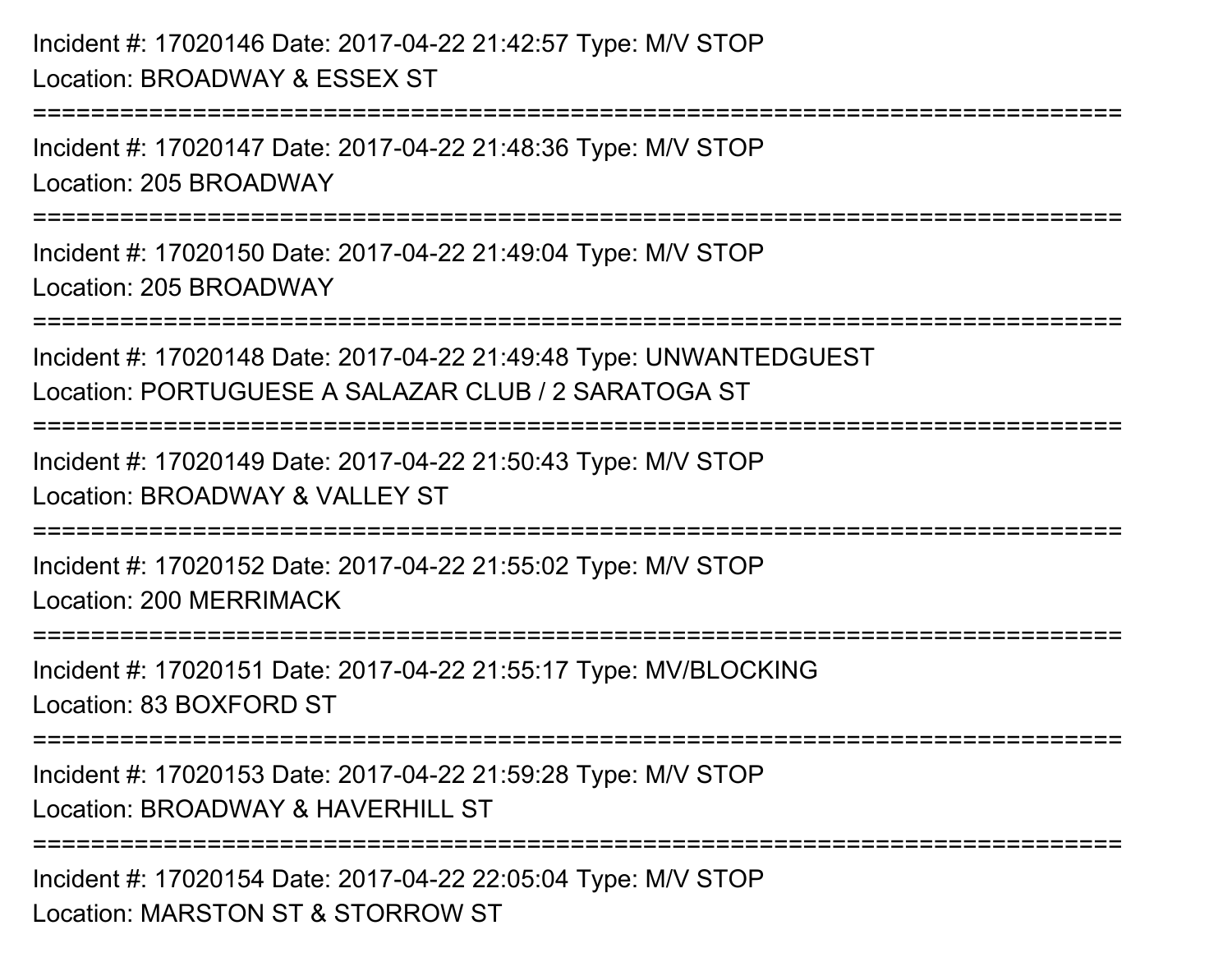===========================================================================Incident #: 17020155 Date: 2017-04-22 22:07:58 Type: M/V STOPLocation: 800 ESSEX ST===========================================================================Incident #: 17020156 Date: 2017-04-22 22:12:47 Type: M/V STOP

Location: BROADWAY & HAVERHILL ST

===========================================================================

Incident #: 17020157 Date: 2017-04-22 22:16:06 Type: LOUD NOISELocation: 206 PROSPECT ST

===========================================================================

Incident #: 17020158 Date: 2017-04-22 22:20:35 Type: LOUD NOISELocation: 34 E HAVERHILL ST

===========================================================================

Incident #: 17020159 Date: 2017-04-22 22:23:32 Type: DOMESTIC/PROGLocation: 169 WILLOW ST FL 3

===========================================================================

Incident #: 17020161 Date: 2017-04-22 22:28:52 Type: DRUG OVERDOSELocation: 28 WINTHROP AV FL 3

===========================================================================

Incident #: 17020160 Date: 2017-04-22 22:28:56 Type: M/V STOPLocation: BROADWAY & TREMONT ST

===========================================================================

Incident #: 17020162 Date: 2017-04-22 22:30:04 Type: M/V STOPLocation: 650 ESSEX ST

===========================================================================

Incident #: 17020163 Date: 2017-04-22 22:35:10 Type: M/V STOP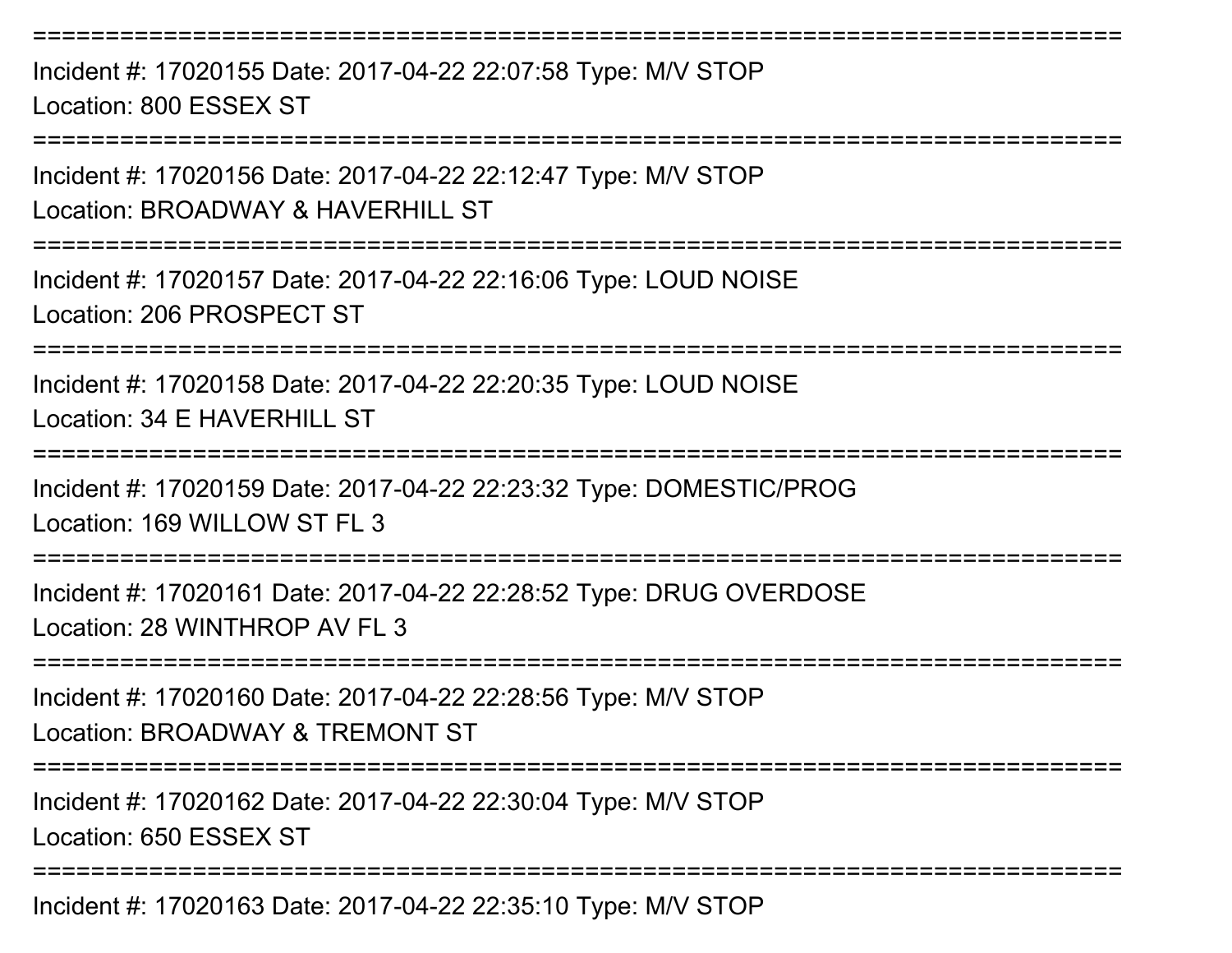Incident #: 17020164 Date: 2017-04-22 22:36:39 Type: VIO CITY ORDLocation: 341 S BROADWAY

===========================================================================

Incident #: 17020165 Date: 2017-04-22 22:38:08 Type: MV/BLOCKINGLocation: 34 WASHINGTON ST

===========================================================================

Incident #: 17020166 Date: 2017-04-22 22:39:11 Type: M/V STOP

Location: 205 BROADWAY

===========================================================================

Incident #: 17020167 Date: 2017-04-22 22:42:27 Type: DISORDERLYLocation: ANDOVER ST

===========================================================================

Incident #: 17020168 Date: 2017-04-22 22:45:36 Type: NOISE ORDLocation: 76 BOXFORD ST

===========================================================================

Incident #: 17020169 Date: 2017-04-22 22:46:30 Type: MV/BLOCKINGLocation: 8 GRAICHEN TER

========================

Incident #: 17020170 Date: 2017-04-22 23:05:36 Type: MEDIC SUPPORT

Location: 133 ESSEX ST #2

Incident #: 17020172 Date: 2017

===========================

Incident #: 17020171 Date: 2017-04-22 23:07:51 Type: SHOTS FIREDLocation: 803 ESSEX ST

===========================================================================

<sup>04</sup> 22 23:16:48 Type: NOISE ORD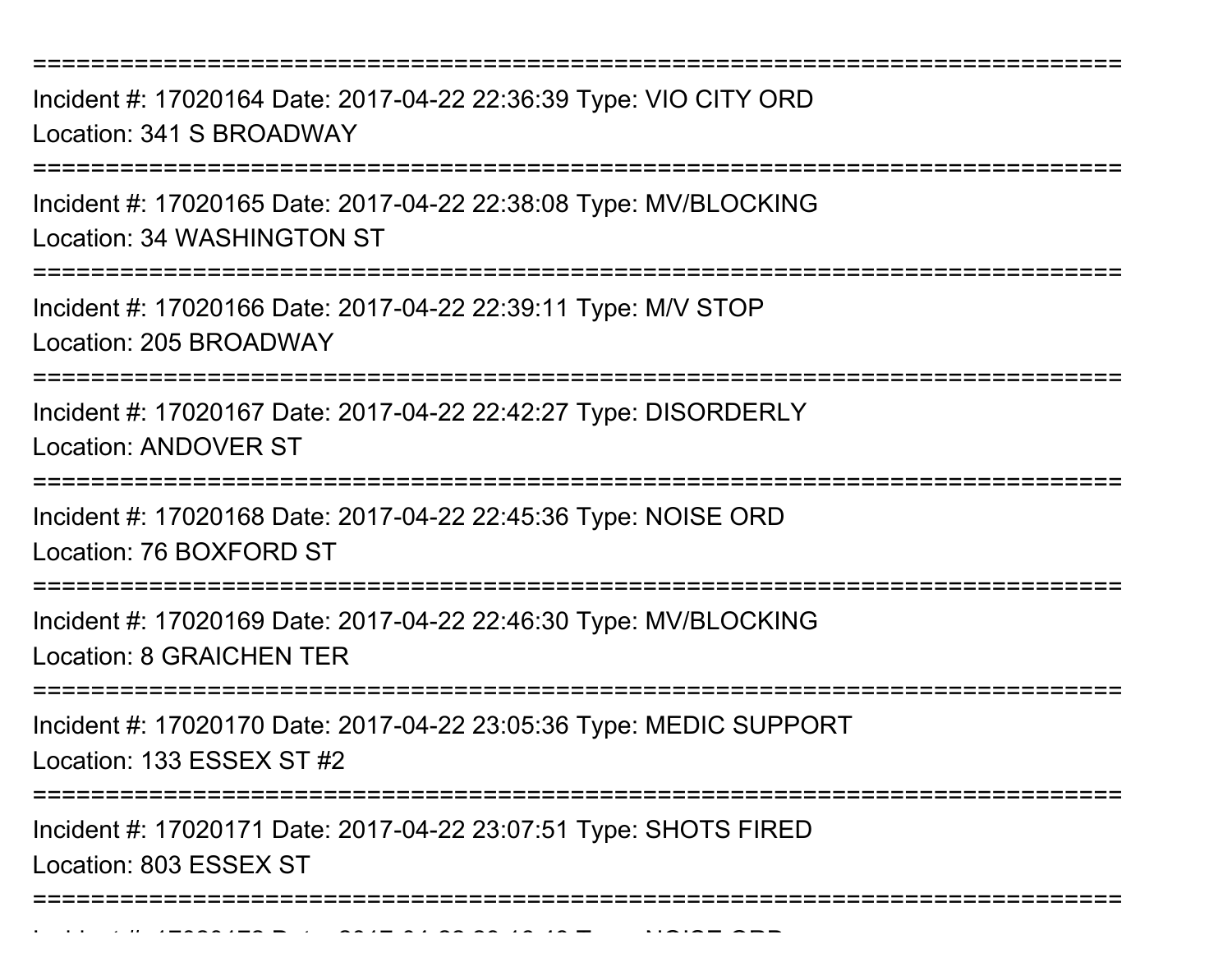|  |  | Location: 135 MARGIN ST FL 1 |  |  |
|--|--|------------------------------|--|--|
|--|--|------------------------------|--|--|

===========================================================================Incident #: 17020173 Date: 2017-04-22 23:18:40 Type: MEDIC SUPPORTLocation: 17 WYMAN ST FL 2===========================================================================Incident #: 17020175 Date: 2017-04-22 23:18:55 Type: DISTURBANCELocation: 47 TEXAS AV ===========================================================================Incident #: 17020174 Date: 2017-04-22 23:21:11 Type: SUICIDE ATTEMPTLocation: 5 DEBBIE LN ===========================================================================Incident #: 17020176 Date: 2017-04-22 23:22:26 Type: DISTURBANCELocation: 169 HAVERHILL ST===========================================================================Incident #: 17020178 Date: 2017-04-22 23:28:11 Type: THREATSLocation: 105 JACKSON ST #5===========================================================================Incident #: 17020177 Date: 2017-04-22 23:28:30 Type: NOISE ORDLocation: 31 JACKSON ST #4===========================================================================Incident #: 17020179 Date: 2017-04-22 23:29:39 Type: NOISE ORDLocation: 30 TRINITY ST===========================================================================Incident #: 17020180 Date: 2017-04-22 23:35:55 Type: M/V STOP

Location: ESSEX ST & GREENWOOD ST